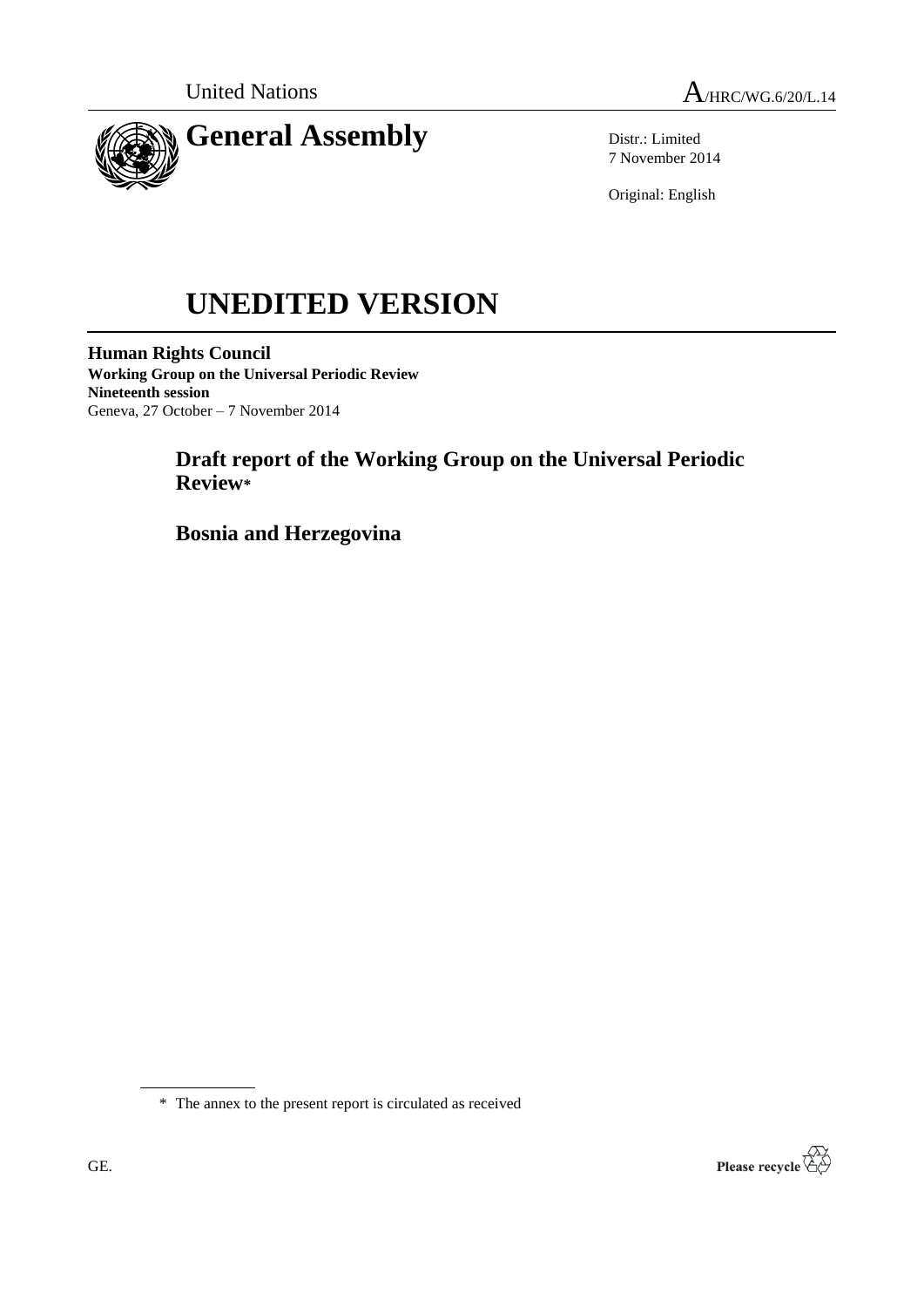## **A/HRC/WG.6/20/L.14**

# Contents

|       |           | Paragraphs  | Page |
|-------|-----------|-------------|------|
|       |           | $1 - 5$     | 3    |
|       |           | $5 - 106$   | 3    |
|       | A.        | $5 - 34$    | 3    |
|       | <b>B.</b> | $35 - 106$  | 7    |
| Н.    |           | $107 - 108$ | 14   |
| Annex |           |             |      |
|       |           |             | 26   |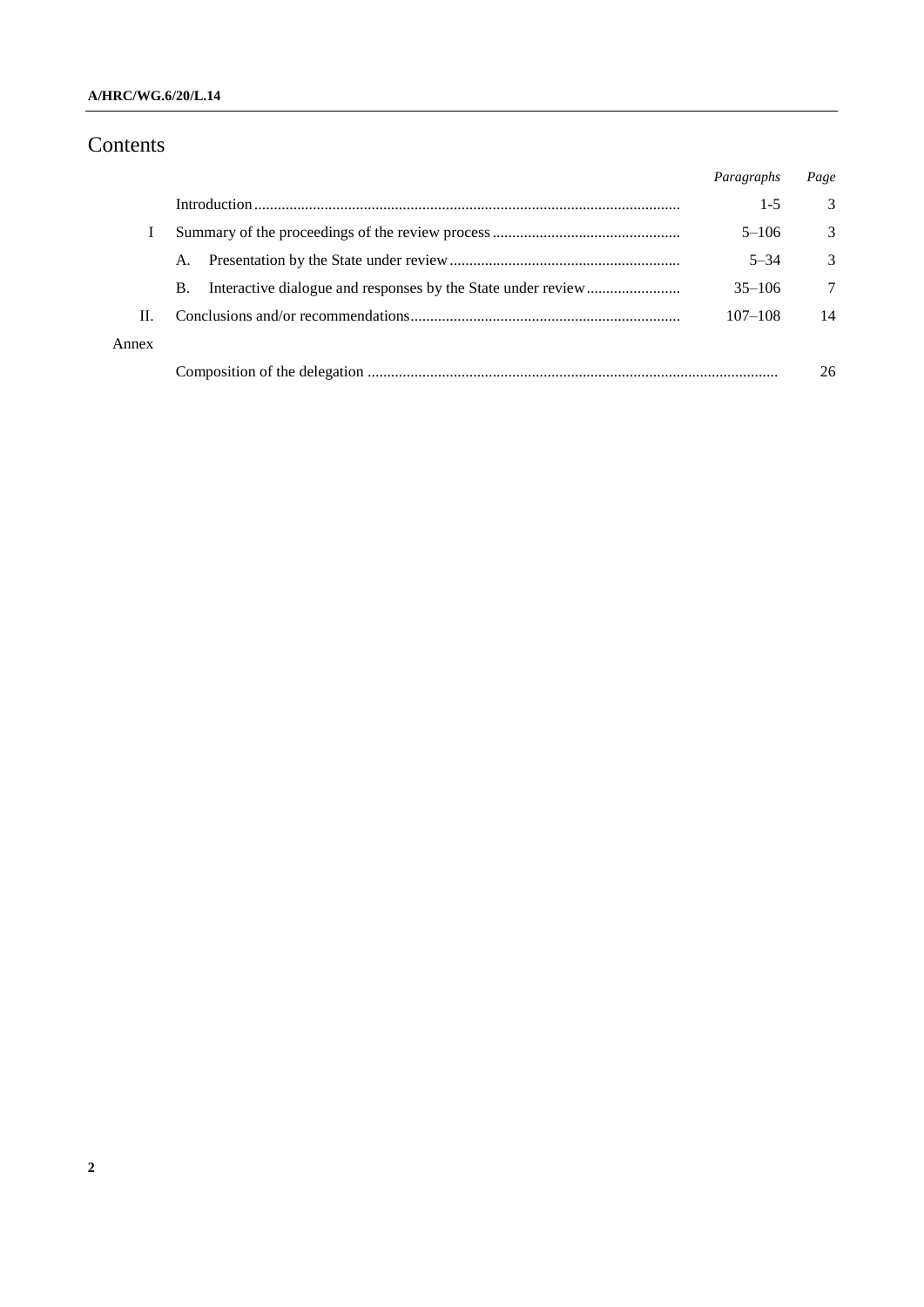# **Introduction**

1. The Working Group on the Universal Periodic Review (UPR), established in accordance with Human Rights Council resolution 5/1 of 18 June 2007, held its twentieth session from 27 October to 7 November 2014. The review of Bosnia and Herzegovina was held at the 16th meeting on 5 November 2014. The delegation of Bosnia and Herzegovina was headed by H.E. Mr. Miladin Dragičević, Deputy Minister for Human Rights and Refugees of Bosnia and Herzegovina. At its 18th meeting held on 7 November 2014, the Working Group adopted the report on Bosnia and Herzegovina

2. On 15 January 2014, the Human Rights Council selected the following group of rapporteurs (troika) to facilitate the review of Bosnia and Herzegovina: Republic of Korea, the Russian Federation and Sierra Leone.

3. In accordance with paragraph 15 of the annex to resolution 5/1 and paragraph 5 of the annex to resolution 16/21, the following documents were issued for the review of Bosnia and Herzegovina:

(a) A national report submitted/written presentation made in accordance with paragraph 15 (a) (A/HRC/WG.6/20/BIH/1);

(b) A compilation prepared by OHCHR in accordance with paragraph 15 (b) (A/HRC/WG.6/20/BIH/2);

(c) A summary prepared by OHCHR in accordance with paragraph 15 (c) (A/HRC/WG.6/20/BIH/3).

4. A list of questions prepared in advance by Belgium, the Czech Republic, Germany, Liechtenstein, Mexico, the Netherlands, Norway, Slovenia, Spain and the United Kingdom of Great Britain and Northern Ireland was transmitted to Bosnia and Herzegovina through the troika. These questions are available on the extranet of the UPR.

## **I. Summary of the proceedings of the review process**

#### **A. Presentation by the State under review**

5. The delegation of Bosnia and Herzegovina, headed by Miladin Dragičević, Deputy Minister for Human Rights and Refugees, reported that a number of activities had been launched and carried out following the first UPR. However, the country had been confronted with many economic and developmental problems which had influenced the situation of human rights. Amend these were the extensive floods which affected the greater part of the country.

6. The delegation referred to some of the instruments it had recently acceded to, including the Council of Europe (CoE) Convention on the Protection of Children against Sexual Exploitation the CoE Convention on Contact concerning Children for facilitation of contacts with children and the Optional Protocol to the International Covenant on Economic, Social and Cultural Rights.

7. The initial report to the Committed on the Rights of Persons with Disabilities had been submitted and the delegation stated that Bosnia and Herzegovina had joined activities of the Council of Europe to improve the situation of persons with disabilities. The Council of Ministers had decided to establish the Council for People with Disabilities of Bosnia and Herzegovina as an advisory body in charge of monitoring the implementation of the CRPD and initiated amendments to relevant legislation. Bosnia and Herzegovina had ratified the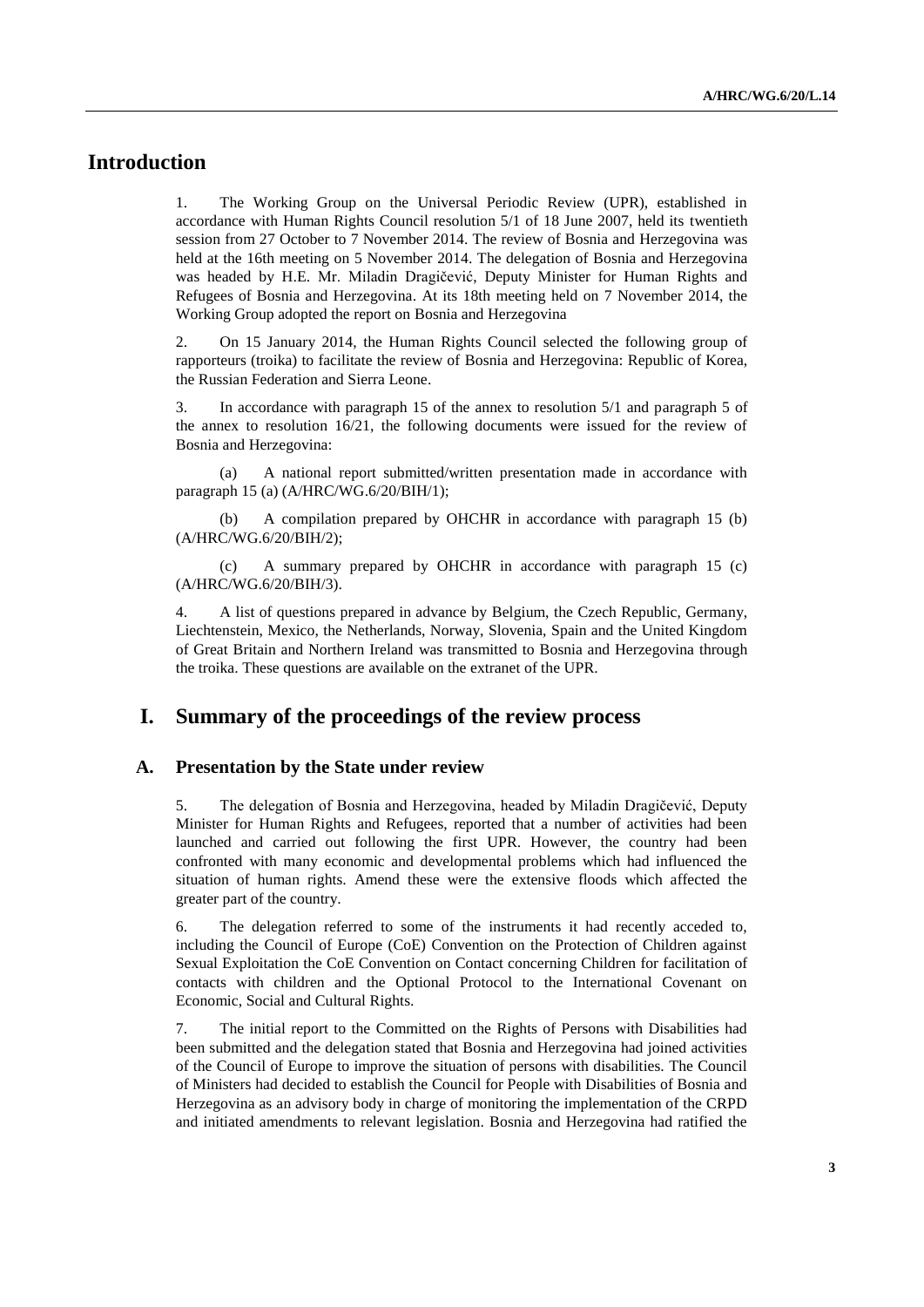ICPPED in 2012 and recognized the competence of the Committee for the Enforced Disappearances. The Missing Persons Institute of Bosnia and Herzegovina had been established there were efforts to create a new management structure for it and a fund to provide support to the families of missing persons.

8. The delegation mentioned measures, including expansion of the number of trained officials at the entity level and improvements to the monitoring system of discrimination at the national level by establishing a system for collecting data on discrimination cases.

9. Concerning child protection the delegation referred to their Action Plan for Children and cited several policy documents.

10. With regard to inclusive education the delegation mentioned a number of measures related to the education of Roma children including the provision of Roma teaching assistants in cooperation with NGOs and a number of incentives for enrolment and attendance. It noted that the number of children dropping out at primary and secondary level was significantly reduced.

11. The delegation emphasized that the legal and strategic documents governing education have created the preconditions for the development of a tolerant, multi-ethnic environment in schools.

12. The delegation stated that representatives of all minorities in Bosnia and Herzegovina sat on the Council for National Minorities at the State and Entity levels. A Strategy for Roma and Revised Action Plan for Addressing Roma issues in the areas of employment, housing and health care had been adopted in 2013 and a budget of 1.5 million Euros created for its implementation. A strategic platform to address the issues of national minorities was also being developed.

13. On the issue of social inclusion the delegation stated that Bosnia and Herzegovina reports regularly on the problems of vulnerable groups and proposes programs aimed at minorities, children and women victims of violence and trafficking, which provide additional funds from the budget and donor programs a number of international organizations. Protection programmes were also undertaken with domestic NGO.

14. In relation to the right to travel documents, the delegation stressed that citizens who fulfil criteria under the legislation on identity cards were entitled to this right and significant progress had been made in implementing the relevant regional declaration (the Zagreb Declaration).

15. The delegation noted that in the last 15 years, since the presence of trafficking was first observed in Bosnia and Herzegovina, comprehensive measures towards its prevention had been undertaken. The delegation noted that a number of indicators given in international monitoring reports were consistent in their assessment that the problem persisted, but to a much lesser extent than in previous years. The delegation mentioned the adoption of the Strategy and Action Plan for Countering Trafficking in Bosnia and Herzegovina and Action Plan for the period 2013-2015. It noted that it was based on an innovative approach involving the full participation of civil society.

16. The delegation stated that adequate psychological, medical, social and legal assistance, was provided for foreigners who had been victims of trafficking and mentioned amendments in 2010 to the Criminal Code of Bosnia and Herzegovina, which introduced the criminal offence of "Trafficking in Persons" in line with relevant international standards. The delegation also provided many other details of the domestic legal framework in relation to trafficking in human beings.

17. Regarding anti-corruption and organized crime, the delegation reported that the Law on the Protection of Whistleblowers in the Institutions of Bosnia and Herzegovina was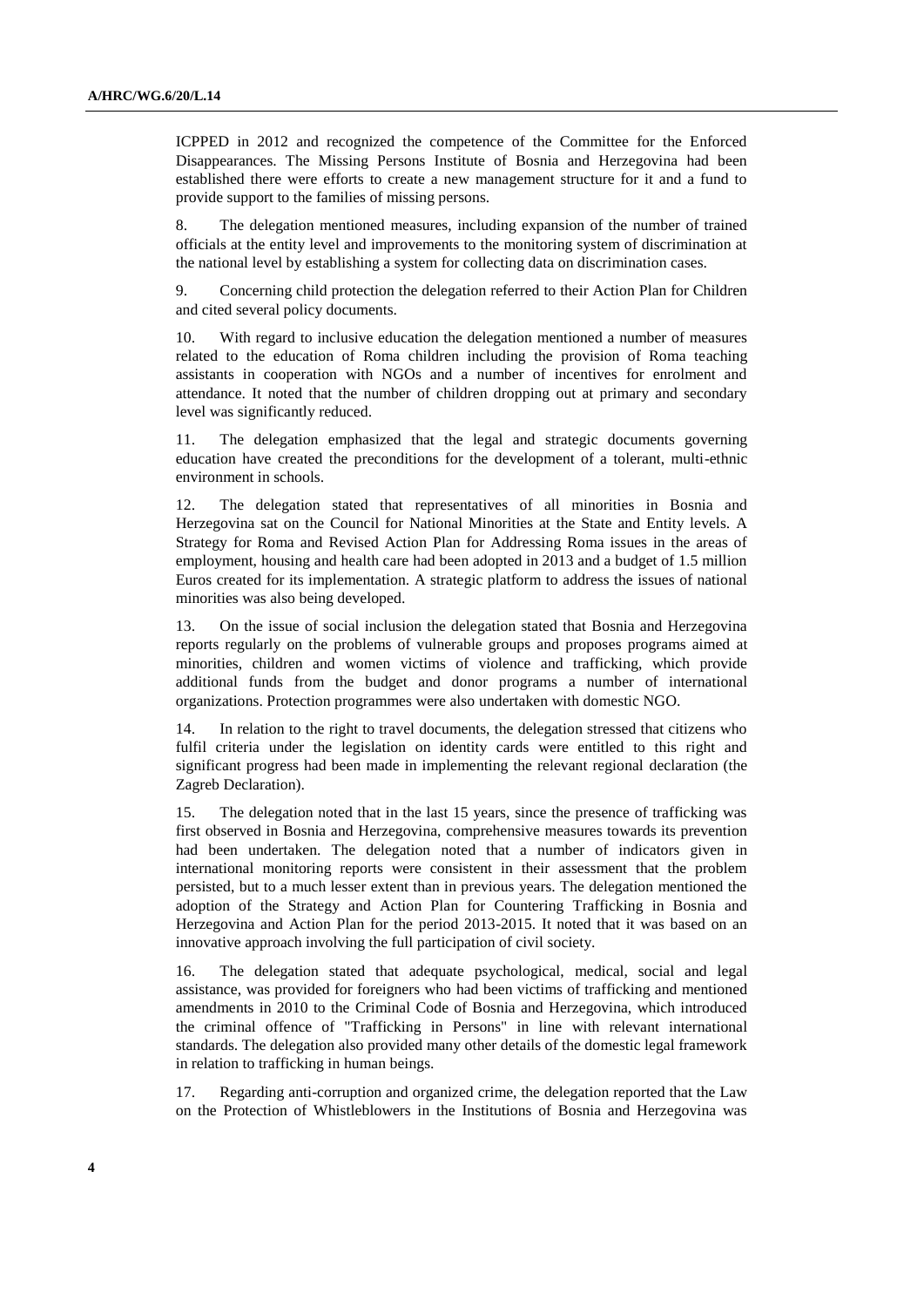passed in late 2013. The 2009-2014 Anti-Corruption Strategy and an action plan for the implementation of the 2009-2014 Anti-Corruption Strategy had been adopted and the delegation provided details of various related legislative and policy measures.

18. In relation to gender issues, the delegation stated that Bosnia and Herzegovina had signed and ratified a number of international conventions dealing with the prohibition of violence against women and domestic violence and harmonized national laws and facilitated their implementation. At the entity level, laws and bylaws for the prevention of and protection from domestic violence have been enacted. The new laws provided access to all levels of healthcare in family planning for women, regardless of their health insurance status.

19. The delegation mentioned that the Gender Action Plan had specific sectorial strategies such as the 2014-2017 Action Plan for the Implementation of UNSCR 1325 of Bosnia and Herzegovina, the 2013 -2017 Strategy for Preventing and Combating Domestic Violence of the Federation of Bosnia and Herzegovina (FBiH) and the 2014-2019 Strategy for Combating Domestic Violence of Republika Srpska.

20. The delegation also mentioned the 2014 - 2018 Strategy for the Implementation of the Council of Europe Convention on Preventing and Combating Violence against Women and Domestic Violence of Bosnia and Herzegovina, which was in the process of adoption. Among other measures which the delegation referred to projects to promote women's representation in political and public life, implemented by the Gender Equality Agency of Bosnia and Herzegovina and Entity Gender Centres. A Women's Parliamentary Caucus of FBiH had been established. From its inception in March 2013, the Caucus parties had made a significant effort in organizational development and influence in Parliament.

21. The representative of the Republika Srpska within the delegation recalled that the Constitution of Bosnia and Herzegovina was part of the Framework Agreement for Peace in Bosnia and Herzegovina (the Dayton agreement) and was thus part of an international treaty as well as domestic legislation. The Constitution set out the limited competencies of the Bosnia and Herzegovina institutions and left all other competencies to the entities. Many of the issues being considered by the meeting were within the competencies of the Republika Srpska. It was also important to note that the Constitution included direct implementation of the European Convention for the Protection of Human Rights and Fundamental Freedoms.

22. The representative noted that within the period under consideration the Republika Srpska had made significant progress in combatting corruption, including the adoption of an Action Plan and Strategy and the formation of an expert group for the monitoring of their implementation.

23. In relation to combatting trafficking in human beings, the representative mentioned the important step that had been taken through the harmonization of the Criminal Code of the Republika Srpska with international standards relating to the definition of trafficking. The Republika Srpska had also taken measures to implement the recommendations of European Committee for the Prevention of Torture and Inhuman or Degrading Treatment in relation to sentenced prisoners. Conditions of detention had been improved and any abuse of authority or use of excessive force or inhuman treatment by police officers was strictly punished.

24. The representative stated that the Criminal Code of the Republika Srpska provided sanctions against incitement of national, racial or religious hatred, discord or intolerance.

25. The Republika Srpska had been active in judicial reform, but the representative noted that many judicial institutions had been created in the post-war period in contravention of the Constitution. The elimination of ethnic discrimination in the work of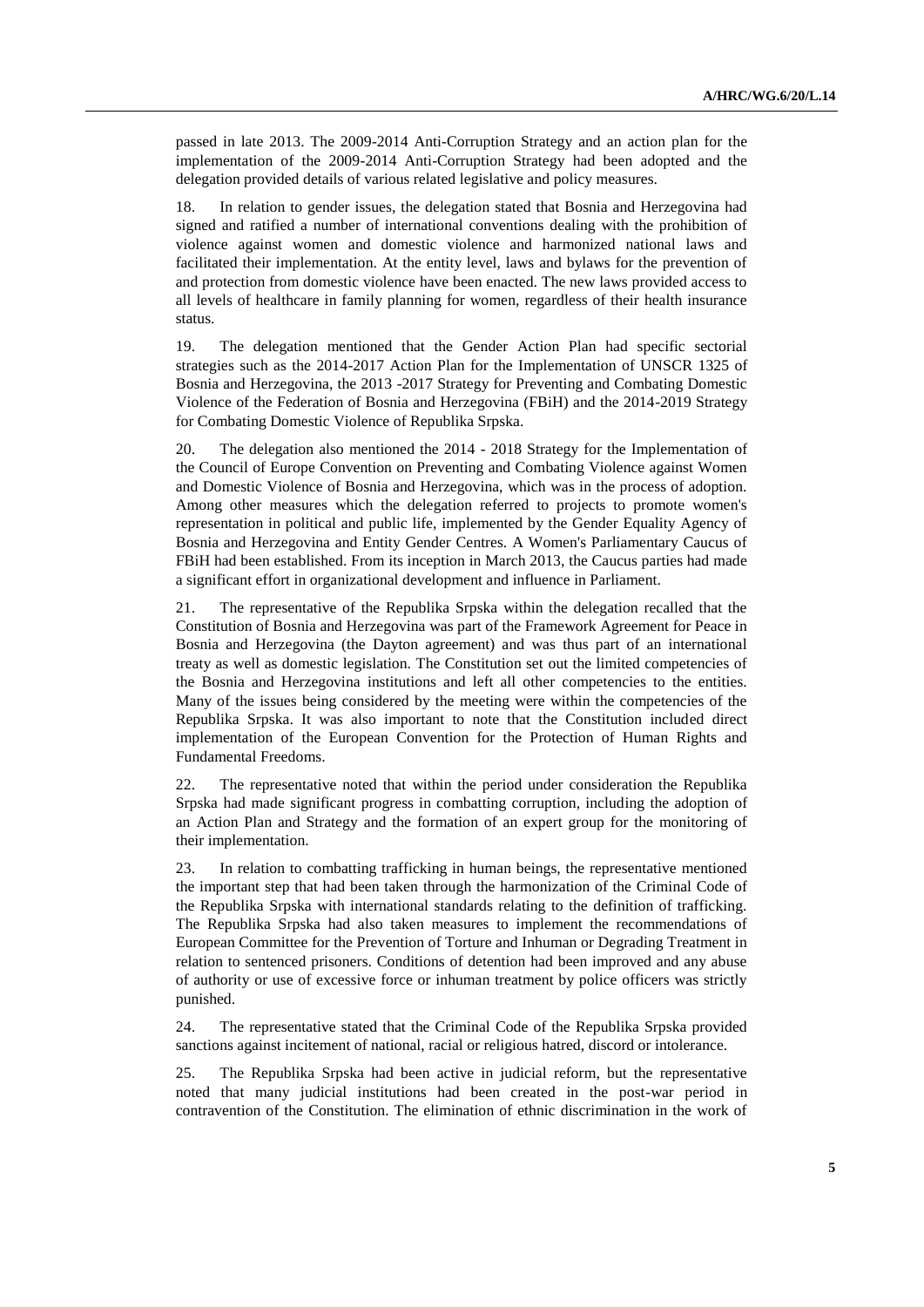the Bosnia and Herzegovina (BiH) Prosecutor's Office and Court is necessary to be undertaken especially in processing cases of war crimes committed against Serbs.

26. The representative of the Republika Srpska expressed hope that the new Government, which would be constituted after the recent general elections, would support all reasonable proposals for the implementation of the decision in the case of Sejdić and Finci v. Bosnia and Herzegovina. The Republika Srpska already proposed a way to eliminate all discriminatory election provisions on its territory. The representative also noted that in the case of Maktouf and Damjanovic the European Court for Human Rights had proposed to eliminate the practice of retroactive application of the law in war crimes cases, but that the Court of Bosnia and Herzegovina had not yet adopted measures to implement this.

27. In relation to the equality of all ethnic minorities the representative of the Republika Srpska noted that none of the entity's laws contained discriminatory provisions in respect of this. Members of the Roma community enjoyed the same rights as other citizens, including healthcare. The Republika Srpska had undertaken numerous measures to advance the status of women, including in combatting violence against women, their political participation and employment. Notably, the Criminal Code had been amended to treat domestic violence as a crime rather than a misdemeanour. The Republika Srpska had adopted a strategy on combatting domestic violence, related law and protocols and also formed the Council for Children.

28. The representative of FBiH withing the delegation noted that its Government was conscious of the existence of discrimination in certain fields within the entity and was clear in condemning all acts of discrimination. A series of legal measures had been introduced to address the issue, but the entity's Government had spoken boldly in favour of Constitutional reform, the need to simplify and reduce the structures of governance and against discrimination on any basis. The support of friendly countries was necessary to enable citizens to enjoy the same rights as those in the most-developed countries. He noted that while the entities did have certain competences they did not have international legal personality and the statements of the representative of the Republika Srpska, which went outside of the existing constitutional framework underlined the need for constitutional reform which would assist democracy and the fulfilment of Bosnia and Herzegovina's international obligations.

29. The representative of FBiH stated that education in the entity was within the competency of its cantons and the Federal Ministry had only a coordinating role. However, the Ministry of Education and the Government of FBiH had invested much effort and adopted a strategy and recommendations for the elimination of divided structures and the segregation in schools commonly known as "two schools under one roof". These were preconditions for the creation of a multi-ethnic and tolerant environment in schools in FBiH. The representative also highlighted the investments and efforts to improve the conditions for children with special needs.

30. In relation to employment rights the FBiH Government was unswervingly committed to respecting the fulfilment of the rights and obligations of both employees and employers. A new modern labour law was being drafted. The FBiH regretted the length of some judicial proceedings in labour-related cases. Tackling the informal economy was another priority for the Government of FBiH, new laws on misdemeanours and labour inspection had been adopted to increase employees' protection with increased inspections and penalties.

31. The representative noted that the Government of FBiH fully understood the significance of and gravity of the problems caused by corruption and had consequently initiated several major reform processes. The General Plan on Combatting Corruption and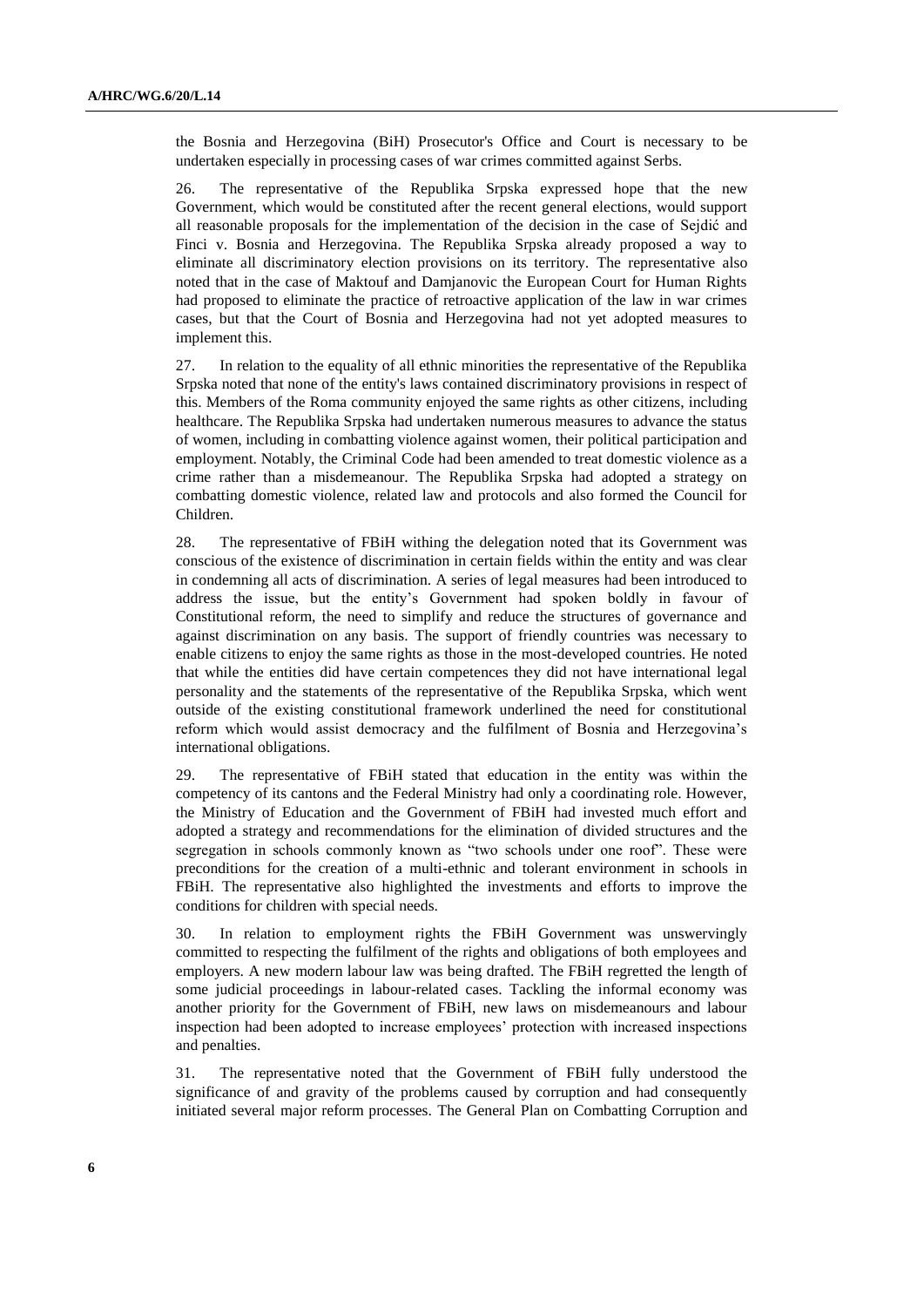two related laws were probably the most important recent forms. Specialized courts and prosecutors' offices were important elements of these.

32. Significant progress had been made in improving conditions of detention and the representative mentioned that the legislation had been amended. Particularly important were the provisions for the serving of sentences under home detention orders and provisions for substituting imprisonment with the payment of financial compensation. These had greatly relieved overcrowding.

33. The representative noted that the damage in the recent floods had amounted to billions of Euros and the Government of FBiH had undertaken great efforts to help the affected citizens to return to normal life with a particular emphasis on ensuring equitable distribution of assistance.

34. The representative highlighted the cooperation of the FBiH with the Office of the High Representative and international organizations such as the International Commission for Missing Persons and Organization for Security and Co-operation in Europe and thanked them for the assistance of these and numerous other domestic and international institutions. The Government of FBiH remained united in its support for human rights as an overarching priority and would continue to apply itself to full implementation of the accepted international instruments.

### **B. Interactive dialogue and responses by the State under review**

35. During the interactive dialogue 62 delegations made statements. Recommendations made during the dialogue are to be found in section II of the present report.

36. The former Yugoslav Republic of Macedonia commended the standing invitation to special procedures, ratification of international instruments, and progress regarding Roma housing needs. It requested details on health and employment measures for Roma. It welcomed action plans on women, peace and security and children's rights, requesting information on implementation.

37. Turkey welcomed progress in addressing gender-based violence, including ratification of regional instruments and work by the Agency for Gender Equality, encouraging further efforts. It applauded progress regarding corruption and human trafficking, noting related strategies and action plans, and harmonization of national legislation with international standards.

38. The United Kingdom of Great Britain and Northern Ireland noted the Ombudsman Institution, encouraging development of a national plan of human rights, and financial and political support for institutional and judicial bodies. It welcomed implementation of the National War Crimes Strategy, encouraging focus on prosecution of sexual violence cases.

39. The United States of America commended the elections, but urged investigation into reported irregularities. It expressed concern regarding alleged police ill-treatment of suspects, despite acceptance of the relevant recommendation. It noted the issues of child labour, particularly among Roma, and the right of refugees to return to pre-war homes.

40. Uruguay highlighted the ratification of OP-ICESCR as well as of CPED. It welcomed the standing invitation to special procedures independent experts, which showed commitment to cooperation with the international human rights system.

41. The Bolivarian Republic of Venezuela noted efforts to improve the living conditions of the Roma, particularly through education. It further noted the development of the normative framework for the prevention of gender-based violence, domestic violence and the protection of victims.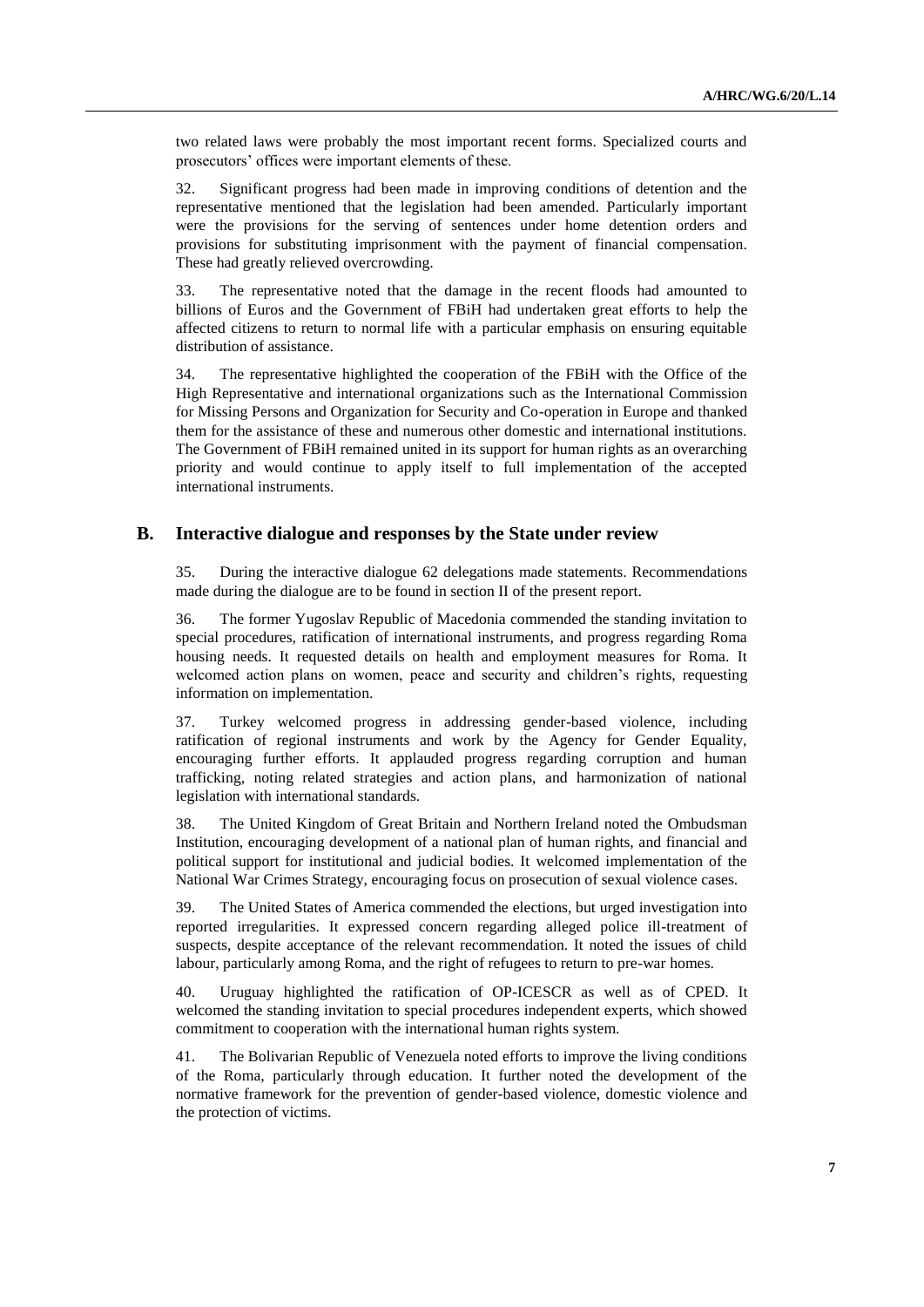42. Viet Nam commended achievements in promoting and protecting human rights, including adoption of the Guidelines for implementation of the World Programme for Human Rights Education in BiH. It also noted improvements regarding institutional capacities, media freedom, education, social and health care, and employment rates.

43. Afghanistan commended efforts to implement recommendations accepted during the first UPR cycle, particularly ratification of CRPD and acceptance of its inquiry procedure. It welcomed progress towards ensuring the rights of vulnerable and minority groups, noting establishment of the Council of National Minorities and new laws and strategies.

44. Algeria welcomed ratification of international instruments, including CRPD. It noted the creation of the Council for Children of BiH and the adaptation of school curricula to meet the needs of minorities and improve integration. It welcomed progress regarding gender equality, noting greater numbers of women in decision-making positions.

45. Angola welcomed accession to international conventions and directives to improve living conditions for Roma children. It commended work to harmonize gender equality legislation and ensure its application, in line with the CEDAW recommendation. It noted efforts to improve the social position of persons with disabilities.

46. Argentina commended efforts to strengthen criminal proceedings in relation to war crimes, noting adoption of the Protocol on the treatment of victims and witnesses of war crimes, sexual assault and other criminal acts of gender-based violence. It expressed an interest in the information provided regarding the prohibition of discrimination.

47. Australia welcomed the successful general elections and progress to combat systematic abuses by security forces. It expressed concern about constitutional clauses restricting full political participation by all citizens; undue influence and lack of capacity in the justice system; and reports of intimidation against journalists.

48. Austria commended ratification of international instruments, noting concerns about national policy framework implementation. It expressed concern regarding violence against women; lack of progress on the ruling on Sejdić and Finci v FBiH; and Roma children outside the education system. It welcomed ratification of CRPD and OP-CRPD, urging greater implementation.

49. Bahrain commended the method used to prepare the national report and noted efforts to implement recommendations accepted during the first UPR cycle. It welcomed reform of the criminal courts through establishment of an efficient judicial system, guaranteeing the right to a fair trial, and related staff training programmes.

50. Belgium expressed regret that ethnic minorities had been prevented from standing for high-level state positions during recent elections; that right had only been granted to the three ethnic groups recognized in the Constitution. It acknowledged local efforts to combat discrimination but noted ongoing issues, especially regarding returnees, disabled persons and Roma.

51. Brazil welcomed adoption of Guidelines for handling cases of violence against children in BiH, calling for further measures in that regard and promotion of access to education among vulnerable groups. It recognized commitment to establishing the truth about persons missing during the war, urging further efforts.

52. Bulgaria welcomed incorporation of the Rome Statute of the ICC into national legislation. It noted CERD and HR Committee concerns regarding hate speech and intolerance. It requested information on progress made and measures taken in that respect and steps towards a legal framework against hate crime and discrimination based on ethnicity.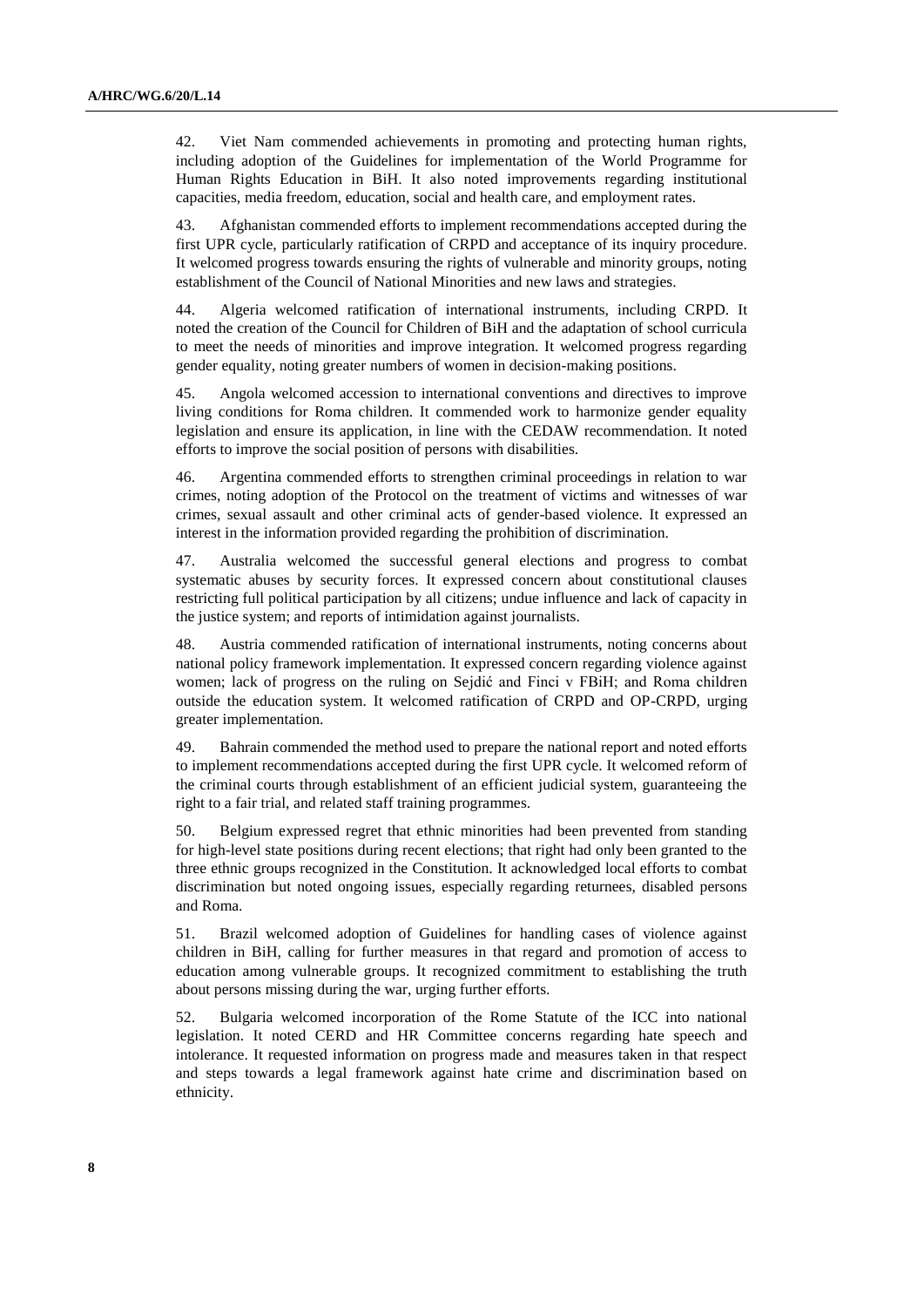53. Canada requested information regarding progress towards ending ethnic segregation in schools, and remaining obstacles. It welcomed the constructive approach to dialogue, acknowledging challenges faced, but noted that segregation was not conducive to meeting the right to education; rather the educational system should strengthen the country's multicultural character.

54. Chile welcomed initiatives to implement recommendations from the first cycle, ratification of international instruments, promulgation of legislation and strengthening of human rights institutions, particularly the implementation of plans of action regarding Resolution 1325 and on demining.

55. China commended implementation of recommendations accepted during the first UPR cycle, noting measures regarding vulnerable groups, gender equality and domestic violence, and strategies and policies to protect children's rights. It welcomed measures to ensure equal opportunities for persons with disabilities and combat discrimination against ethnic minorities including Roma.

56. Costa Rica noted efforts to align national legislation with international standards, urging further efforts to implement recommendations and court rulings from regional and international bodies. It commended measures to protect children's rights, but expressed concern regarding street children. It welcomed measures regarding domestic violence and women's rights, noting the Election Law.

57. Croatia welcomed efforts to implement recommendations accepted during the first UPR cycle, and institutional and legislative changes regarding women's rights. It commended establishment of an independent national preventive mechanism against torture aligned with OP-CAT procedures, and asked for information concerning a post-2014 action plan for children.

58. The Czech Republic warmly welcomed the members of the Bosnia and Herzegovina delegation and delivered recommendations.

59. Egypt commended institutional improvements, noting progress regarding children's rights, the Ombudsman Institution, the revised definition of torture, and measures against corruption. It welcomed ratification of CRPD and asked whether a national action plan on human rights would add value, particularly in terms of national coordination.

60. Estonia commended ratification of CRPD and OP-CRPD, welcoming an action plan for the Implementation of the UN Security Council Resolution 1325. It expressed concern regarding implementation of the ruling on Sejdić and Finci v FBiH, and legislation regarding discrimination. It welcomed measures regarding Roma and collection of data on discrimination, but noted failures regarding fundamental freedoms.

61. Finland commended the establishment of a national Council for Persons with Disabilities and efforts to eliminate differential treatment based on disability or geographical location, despite remaining challenges. It expressed concern regarding justice for victims of war crimes involving sexual violence and called for accelerated prosecutions and the ensuring of access to judicial and health services for victims.

62. France welcomed ratification of CPED. It asked what practical measures had been taken to increase participation of women in civic and professional spheres, and combat domestic violence. It also asked what action had been taken to combat impunity in cases of sexual violence committed during the war.

63. Germany welcomed progress regarding human rights legislation, particularly steps to combat trafficking and address the situation of internally displaced persons. It encouraged further efforts to improve the human rights situation, in particular through adequately resourced implementation programmes in accordance with the rule of law.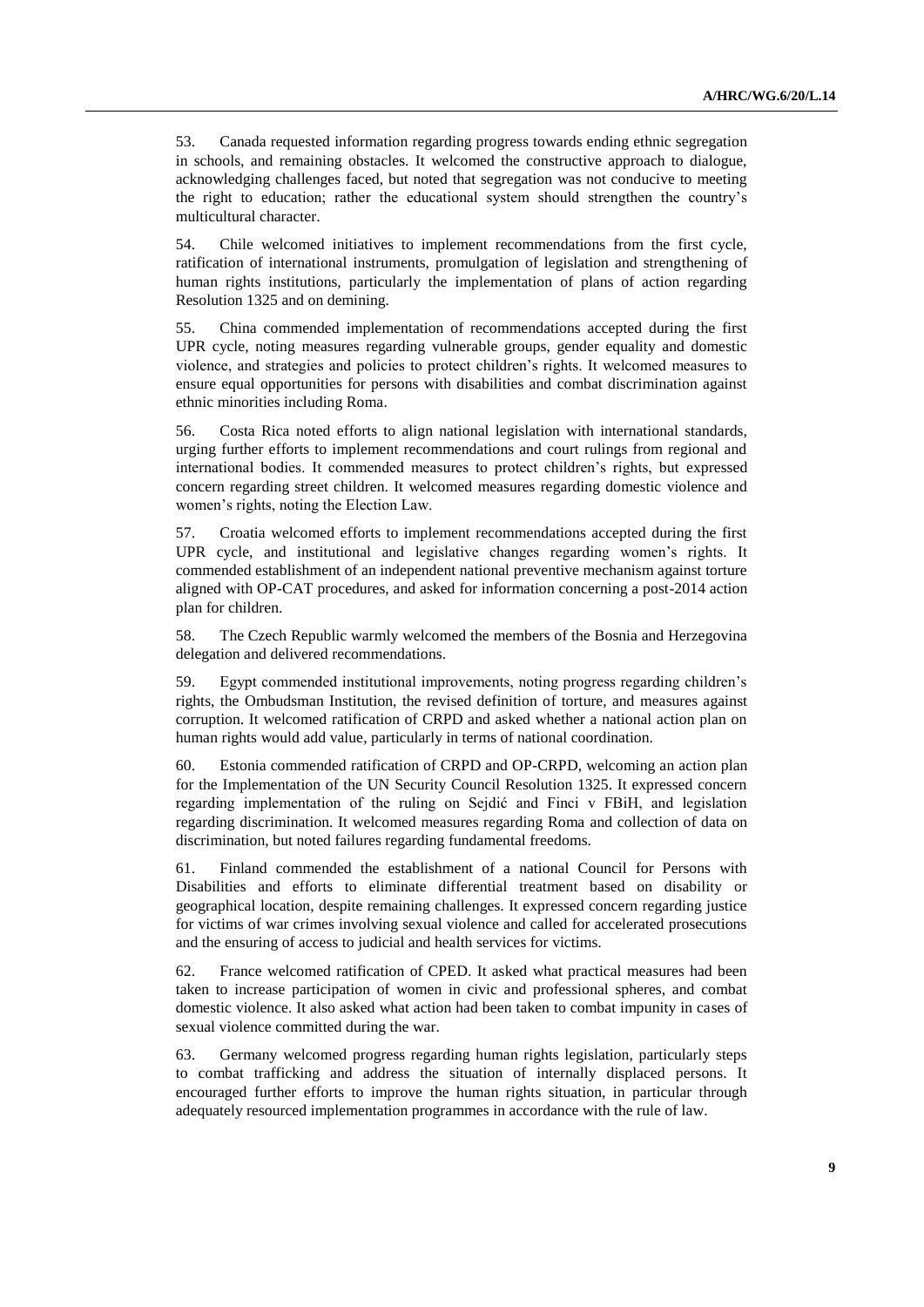64. Hungary commended efforts to ensure proper data collection, but reiterated concerns regarding failure to fully implement previous recommendations, notably due to inadequate resources. It welcomed progress on Roma inclusion, women's rights, and gender equality. The situation of IDPs and returnees remained a concern, despite a revised strategy in that regard.

65. The Head of the Delegation of Bosnia and Herzegovina enumerated a number of the human rights issues which had been raised in the review. In relation to the return of refugees and internally displaced persons he noted that 99 percent of their housing had been returned to them since the end of the war, but problems in ensuring sustainability had contributed to a slow rate of return. Moreover, the living conditions for many of those that had returned were not yet satisfactory. The recent elections had still not resulted in the formation of a new Government, but the leaders had spoken of the priority of implementing the decision in the case of Sejdić and Finci and improving cooperation within Bosnia and Herzegovina. He expressed hope that it would be finally resolved and that the electoral law would be amended.

66. The Assistant Minister for Human Rights noted the communications which Bosnia and Herzegovina had recently received under the individual communications procedures of several treaties and its standing invitation to the special procedures. She also noted a number of activities in the process, including the Action Plan for Children and amendments to the Law on the Ombudsman, which would be submitted to the Parliament in early 2015. The latter would include the creation of a National Preventive Mechanism and an increase to the independence of the Ombudsman institution in accordance with the Paris Principles. Technical amendments to the Anti-Discrimination Law would improve the procedures for protection from discrimination. She noted the many judgments under this law in the past years.

67. The Assistant Minister also noted the elimination in the majority of municipalities of the problem of birth registration of Roma children through the assistance of UNHCR and UNICEF and amendments to the legislation. In relation to street children and their social exclusion and exploitation, the Ministry had initiated research and created local teams and a number of day-care centres to support both the children and their families. Both the Bosnia and Herzegovina and entity Governments had adopted plans and activities with the aim to ensure support for victims of domestic violence in cooperation with the NGOs.

68. A draft Action Plan for Human Rights and related directives in the field of human rights had been prepared and the Assistant Minister also noted that there was legislation in place to protect persons of various sexual orientations. The Ministry was seeking to improve practices in this area. Both the BiH Council for Children and the BiH Council for Persons with Disabilities had continued their work.

69. The delegation referred to the measures taken to implement the CRPD since the last review, including the creation of the association of persons with disabilities, which monitors policy at the State and entity levels. Both entities have laws to stimulate employment. Measures included financial incentives to employers and support for selfemployment. All strategies related to employment took into account persons with disabilities as one of the target groups. Other policies, including those in education, also targeted this group. Bosnia and Herzegovina made progress with regard to the rights of persons with disabilities, but would re-examine issues raised in the interactive dialogue.

70. The representative of the Ministry of Justice of Bosnia and Herzegovina noted the importance of the case of Sejdić and Finci. Although the issue had not been resolved, Bosnia and Herzegovina had taken some measures for enforcing the court's decision, including the creation of a commission, which was to prepare the draft constitutional and legislative amendments. Unfortunately, no agreement had been reached, but the work had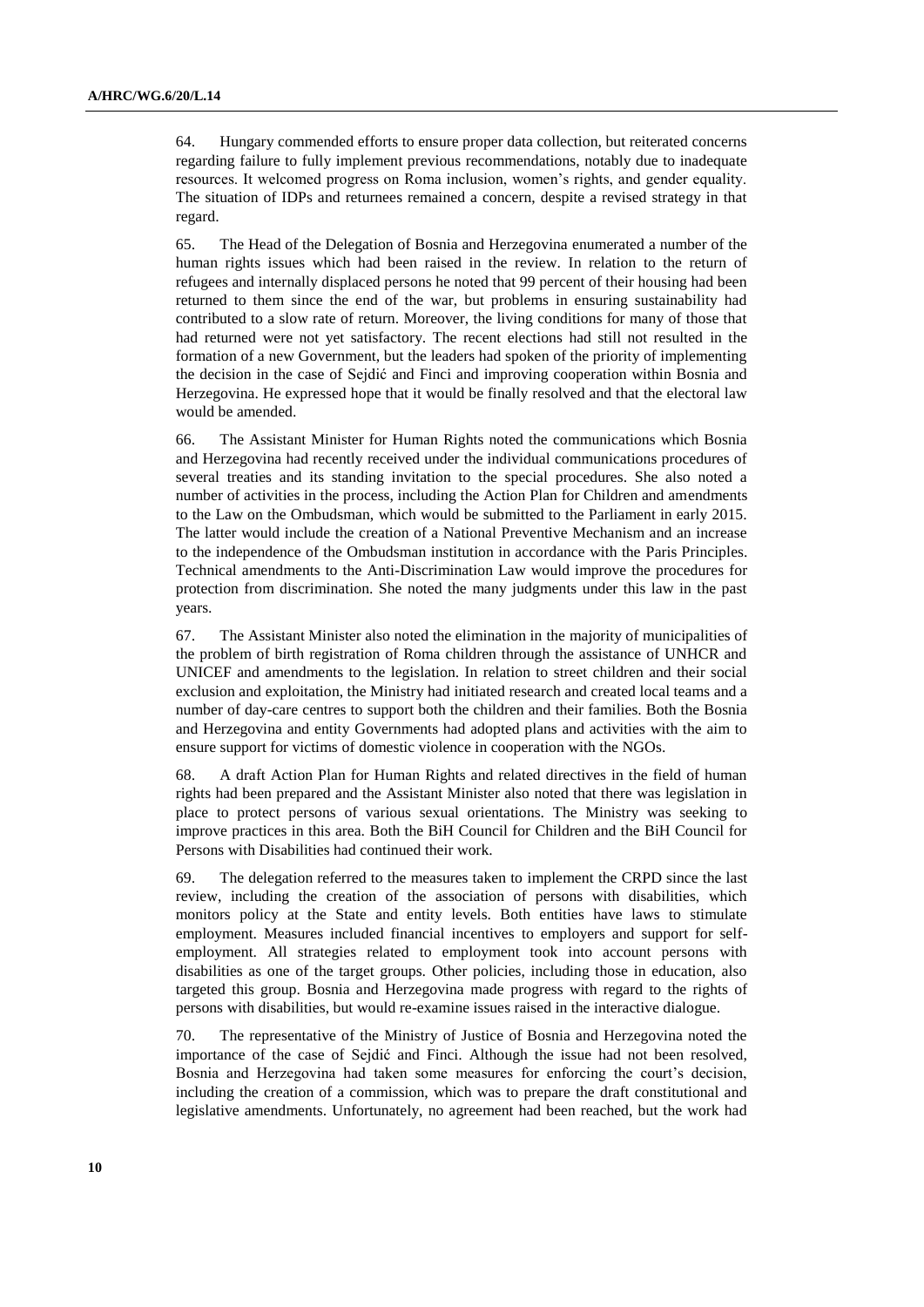continued and the working group for drafting the amendment to the Election Law had not yet submitted its report.

71. The delegation referred to the training of judges and prosecutors, which was carried out by the entity Judicial and Prosecutorial Training Centres and which covered a wide range of topics. Other projects covered training of prison staff.

72. The Head of Delegation regretted that there had not been time to provide verbal answers to all the questions raised in the interactive dialogue, but stressed that written answers on Bosnia and Herzegovina's achievements and plans would be made available.

73. Iceland echoed concerns raised by CERD regarding hate speech and discrimination on grounds of ethnicity and race. It commended efforts to improve the situation of women in post-conflict situations, but expressed concern regarding slow progress in prosecutions and poor conviction rates. It encouraged further efforts against human trafficking.

74. Indonesia welcomed accession to core international instruments, good cooperation, and the standing invitation to special procedures. It believed that a national action plan would enable better protection of human rights. It commended efforts to combat discrimination through policies to end segregation in schools, but noted remaining challenges.

75. The Islamic Republic of Iran welcomed the positive steps taken since the first UPR cycle, and expressed the hope that further measures would be taken to protect human rights and fundamental freedoms. It encouraged Bosnia and Herzegovina to accede to OP-CRC-IC.

76. Ireland noted national action plans on women's and children's rights and the standing invitation issued to special procedures. It expressed concern regarding limited cooperation with treaty bodies; fragmented implementation of policies; and the low rate of prosecution and conviction of alleged perpetrators of war crimes, especially sexual violence.

77. Italy welcomed Bosnia and Herzegovina's accession to core international human rights instruments; lack of use of the death penalty; and steps to combat corruption, organized crime and human trafficking through related strategies and action plans. A multiethnic and multicultural education system was important.

78. Kuwait noted efforts in many sectors, especially regarding discrimination, poverty, children's rights, minorities, and gender equality. It commended the establishment of the Council for Children of BiH, and efforts to promote the rights of persons with disabilities and the most vulnerable population groups.

79. Latvia welcomed the progress made by the country, and noted efforts towards removing landmines and development of educational programmes for children and young people about the threat of landmines. However, there were several areas in which further steps could be taken to promote and protect human rights.

80. Libya welcomed ratification of CRPD and OP-CRPD, and compliance with international commitments. It commended the Council for Children of BiH, to monitor implementation of CRC, and the related action plan on children's rights; as well as the reform of the BiH High Judicial and Prosecutorial Council.

81. Lithuania recognized ratification of international and regional instruments on women's rights and protecting children from sexual exploitation and abuse, but expressed concern regarding implementation of international obligations; as well as the need for justice for female victims of sexual and gender-based violence during the war.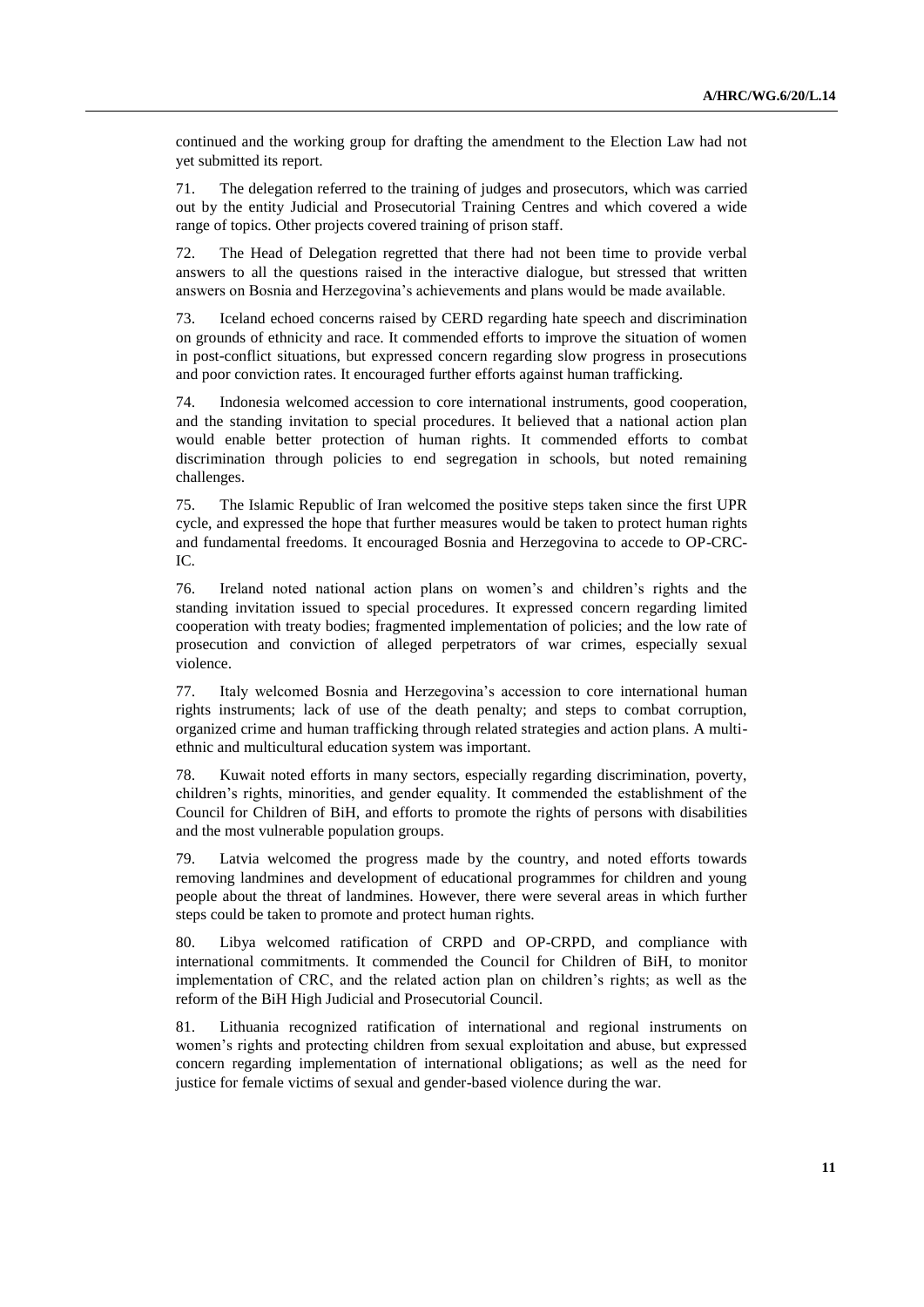82. Malaysia welcomed improved social protection of vulnerable population groups and harmonization of domestic violence legislation with international standards, and efforts to combat human trafficking and protection of victims; as well as progress in poverty eradication, primary education and gender equality, as it had recommended previously.

83. Mauritania noted efforts to bolster democracy and the rule of law, and cooperation with international mechanisms and civil society. It appreciated legislation and practical measures to strengthen human rights institutions, alignment of national legislation with international law, and accession to human rights conventions.

84. Mexico recognized the country's cooperation with international mechanisms, including ratification of CPED and CRPD, submission of treaty body reports, and the agreement to receive visits by various special procedures mandate holders. It commended adoption of the revised Strategy for the Implementation of Annex VII of the Dayton Peace Agreement.

85. Montenegro welcomed the revised Strategy for the Implementation of Annex VII of the Dayton Peace Agreement and asked about the challenges facing its implementation. It welcomed protection of children's rights, asking about the results of the implementation of the Guidelines for improving the situation of Roma children.

86. Morocco noted efforts to promote respect of religious and cultural diversity, including towards political cohesion. It welcomed the independent High Judicial and Prosecutorial Council; efforts to harmonize discrimination legislation; simplifying procedures for civil registration processes; and efforts to implement the World Programme for Human Rights Education.

87. The Netherlands encouraged judicial reform, equal rights for ethnic and religious groups, and continuing harmonization with international standards. It expressed concern about discriminatory articles in electoral legislation; weakened judicial institutions; deteriorating freedoms of media and assembly; and the low conviction rate of perpetrators of sexual violence.

88. Norway encouraged implementation of the Gender Equality Law. It noted that access to justice, particularly regarding war crimes, was difficult. Norway highlighted the importance of an integrated education system for reconciliation and peaceful coexistence; participation of civil society and the rights to freedom of assembly and non-discrimination for LGBT communities.

89. The Philippines recognized measures to prohibit discrimination, promote the inclusion of Roma, implement the World Programme for Human Rights Education, and ensure the Ombudsman's compliance with the Paris Principles. Noting ratification of ICRMW, it asked what procedural safeguards were being established to ensure access to effective redress.

90. Poland welcomed Bosnia and Herzegovina's efforts to implement the recommendations accepted during the first cycle of the UPR. It expressed concern regarding the human rights situation of persons belonging to national minorities, especially the Roma community.

91. Portugal welcomed the standing invitation issued to special procedures, and the ratification of the CRPD and CPED. It expressed concern regarding the domestic trafficking and exploitation of children, including begging, and asked for further information about those issues.

92. Qatar applauded efforts to promote children's rights, including the Council for Children in BiH and related action plans. It commended the Council for Persons with Disabilities BiH and the Strategy and Action Plan for Improvement of the Social Position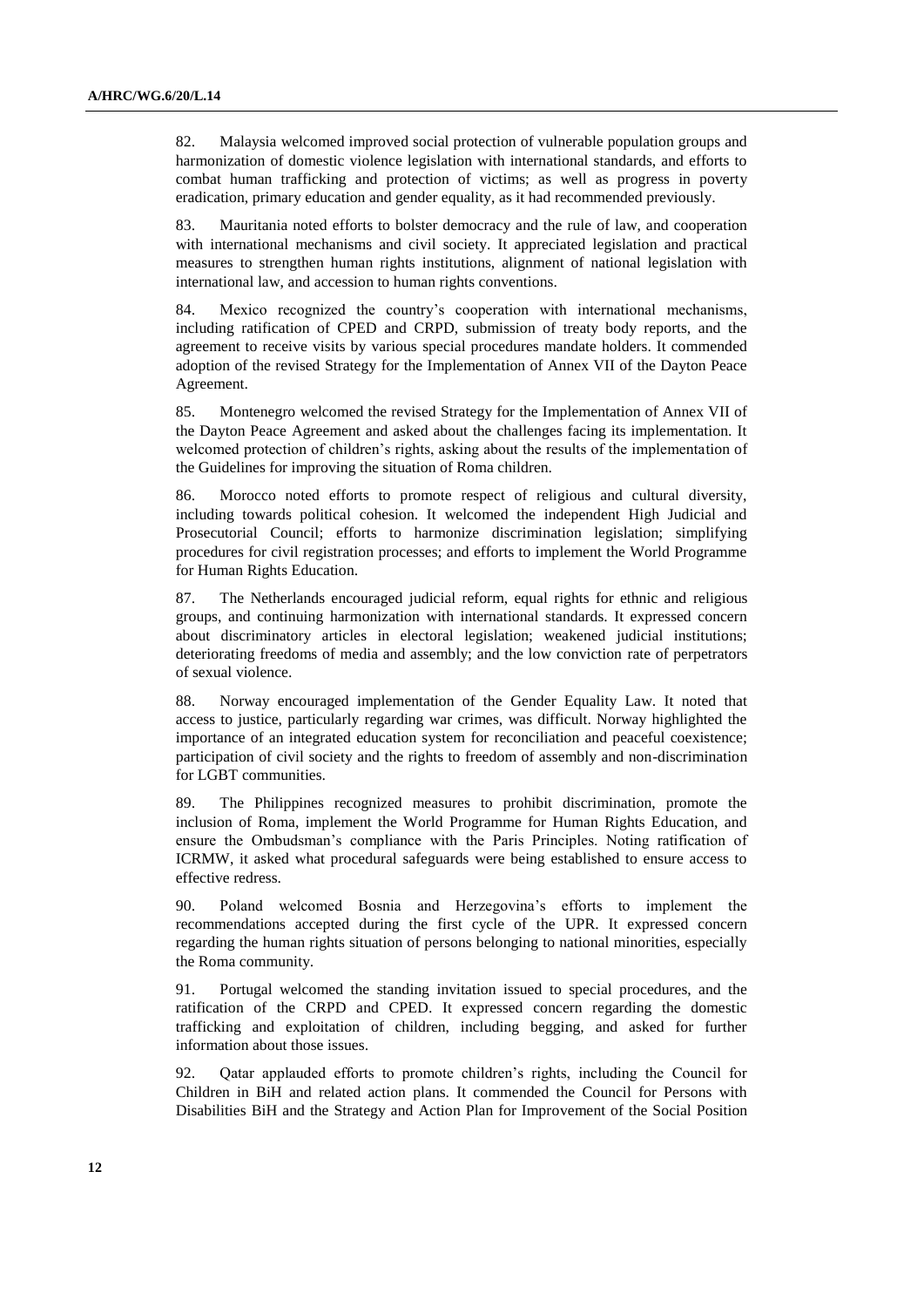of Persons with Disabilities. It encouraged alignment of national legislation with international standards.

93. The Republic of Moldova noted alignment of domestic legislation with international instruments, and adoption of sector-based strategies; asking whether a national action plan on human rights would be considered. It noted commitment to human rights education for public officials and priority given to combating domestic violence.

94. Romania noted ratification of the Council of Europe Convention on preventing and combating violence against women and domestic violence and OP-ICESCR; adoption of the Strategy to Counter Trafficking in Human Beings and its Action Plan; and measures to protect women's and children's rights.

95. The Russian Federation noted the country's adherence to international instruments, improvements in national legislation, and the implementation of multilateral agreements. However, challenges remained. Additionally, it noted that as regards the situation of women several indicators lagged behind European averages, and that the Roma remained a marginalized group.

96. Saudi Arabia commended cooperation with human rights mechanisms and efforts to implement international treaties. It noted achievements to protect the rights of the child, and commended the establishment of the Council for Children in BiH.

97. Senegal noted progress in combating poverty and discrimination against minorities and refugees; protecting rights of children and persons with disabilities; and freedom of religion. It noted institutional reform, which would address human rights violations; and accession to regional instruments against sexual exploitation and abuse of children and violence against women.

98. Serbia commended steps to safeguard equality and minority rights, combat discrimination, reduce poverty, and sustainable return of refugees and internally displaced persons. It encouraged implementation of the ruling of the European Court of Human Rights in the case of Sejdić and Finci v FBiH; and close cooperation with nongovernmental organizations on human rights issues. It asked about specific activities to promote religious tolerance.

99. Sierra Leone commended ratification of core conventions and submission of treaty body reports. It noted human rights legislation and strategies, including on landmines and women's rights, which should be implemented. It encouraged protection of ethnic minorities and their political integration, and the prosecution of enforced disappearances.

100. Slovakia encouraged compliance with international obligations, and hoped the new Government would continue in that regard, including a review of electoral legislation. It encouraged steps towards inclusive education, and awareness-raising of anti discrimination legislation. Social assistance should address the needs of the most vulnerable groups.

101. Slovenia welcomed the standing invitation to special procedures, ratification of CRPD and CPED, establishment of the Council for Children in BiH and protection of children's rights. It encouraged a multi-ethnic learning environment; and expressed concern regarding lack of access to contraception and sexual and reproductive health education.

102. Spain recognized efforts to improve living conditions of persons with disabilities, and legislative amendments to ensure investigation of hate crime as well as to combat discrimination on the basis of sexual orientation. It noted that CEDAW emphasized the need to achieve de facto equality for men and women in the labour market. It expressed concern regarding use of the death penalty in parts of its territory.

103. Sweden noted ongoing incidences of discrimination, threats and attacks against LGBT persons and activists, despite previously accepted recommendations. Welcoming the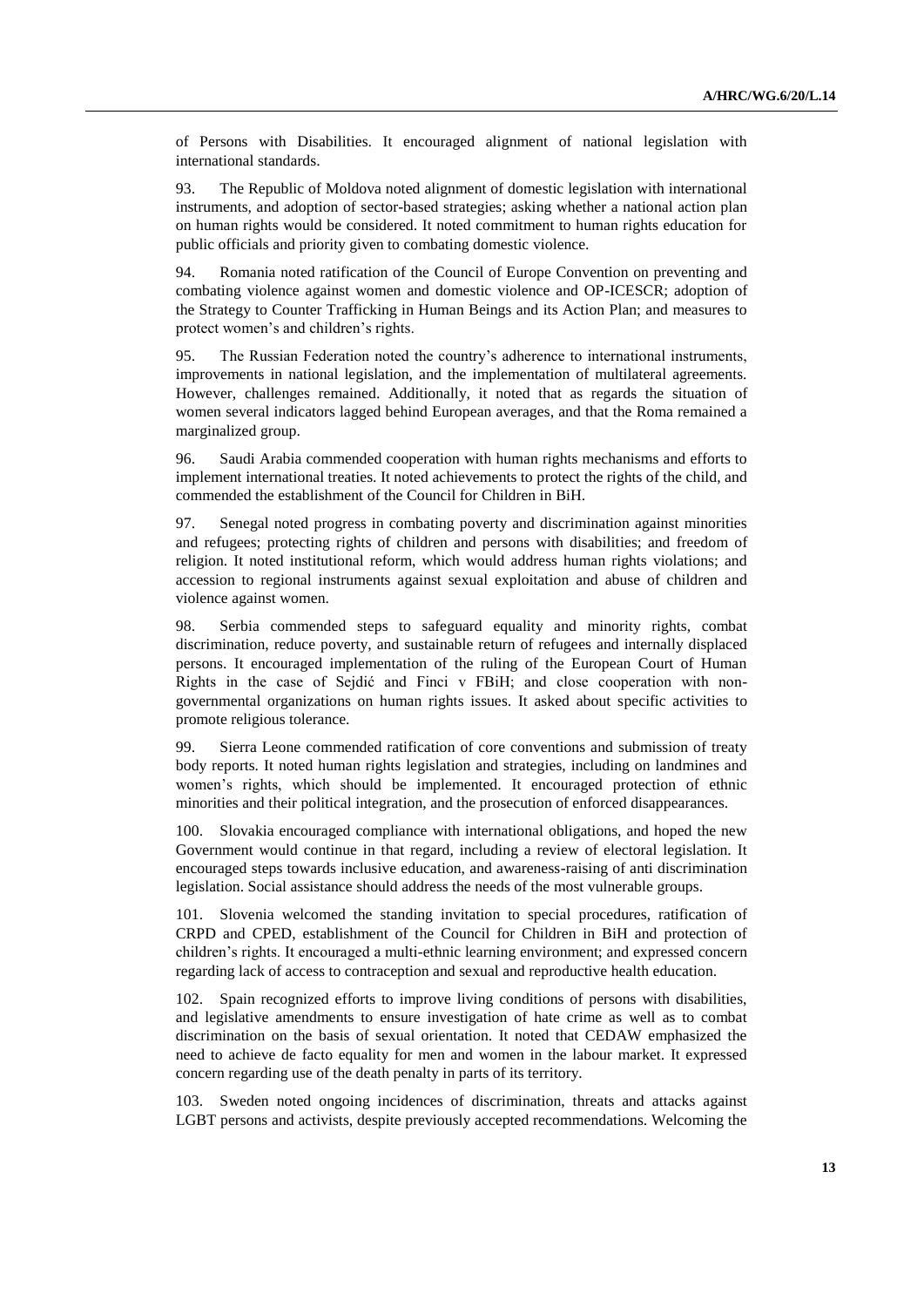explicit prohibition of corporal punishment of children in the Republika Srpska, it expressed concern that similar prohibition was not contained in legislation in the other administrative entities.

104. Switzerland referred to efforts to implement recommendations from the first cycle, in particular with regard to the situation of women and their on-going discrimination. It noted the ratification of the Council of Europe Convention on the Protection of Children against Sexual Exploitation and Sexual Abuse, albeit with limited implementation. It encouraged efforts to prosecute war crimes and combat impunity.

105. Thailand encouraged the country to continue to meet its international and regional obligations, and to complete the amendment of legislation to ensure that the unified Ombudsman Institution complied with the Paris Principles and received sufficient resources. It reiterated the importance of a multi-ethnic education system and further strengthening of institutional capacity.

106. In conclusion, the Head of Delegation stated that the delegation had tried to answer the questions to the extent possible within the short time available. He summarized by stating that Bosnia and Herzegovina had made great progress and was encouraged to implement the recommendations received and also continue implementation of its own plans. The delegation was grateful for the questions and recommendations received.

## **II. Conclusions and/or recommendations**

107. **The following recommendations will be examined Bosnia and Herzegovina** which will provide responses in due time, but no later than the 28<sup>th</sup> session of the **Human Rights Council in March 2015.**

107.1. **Ratify the Optional Protocol to the Convention on the Rights of the Child on a communications procedure (Portugal);** 

107.2. **Sign and ratify the Optional Protocol to the Convention on the Rights of the Child on a Communications Procedure (Slovakia);** 

107.3. **Make necessary amendments to the Constitution to ensure full integration of all national minorities (Norway);** 

107.4. **Maintain and strengthen the harmonization process of the criminal legislation of the country with international standards (Senegal);** 

107.5. **Take further measures in order to ensure the effective implementation of the International Human Rights instruments and to enhance the coordination between the different institutional levels involved (Italy);** 

107.6. **Strengthen the capacities of the Ombudsman; intensify government support to this institution and take its recommendations into account (France);**

107.7. **Strengthen the capacity and improve the effectiveness of the national Ombudsman, ensuring full adherence to the Paris Principles (Germany);** 

107.8. **Allocate adequate funding to strengthen the state level Human Rights Ombudsman and allow early implementation of Venice Commission recommendations (United Kingdom of Great Britain and Northern Ireland);** 

Conclusions and recommendations will not be edited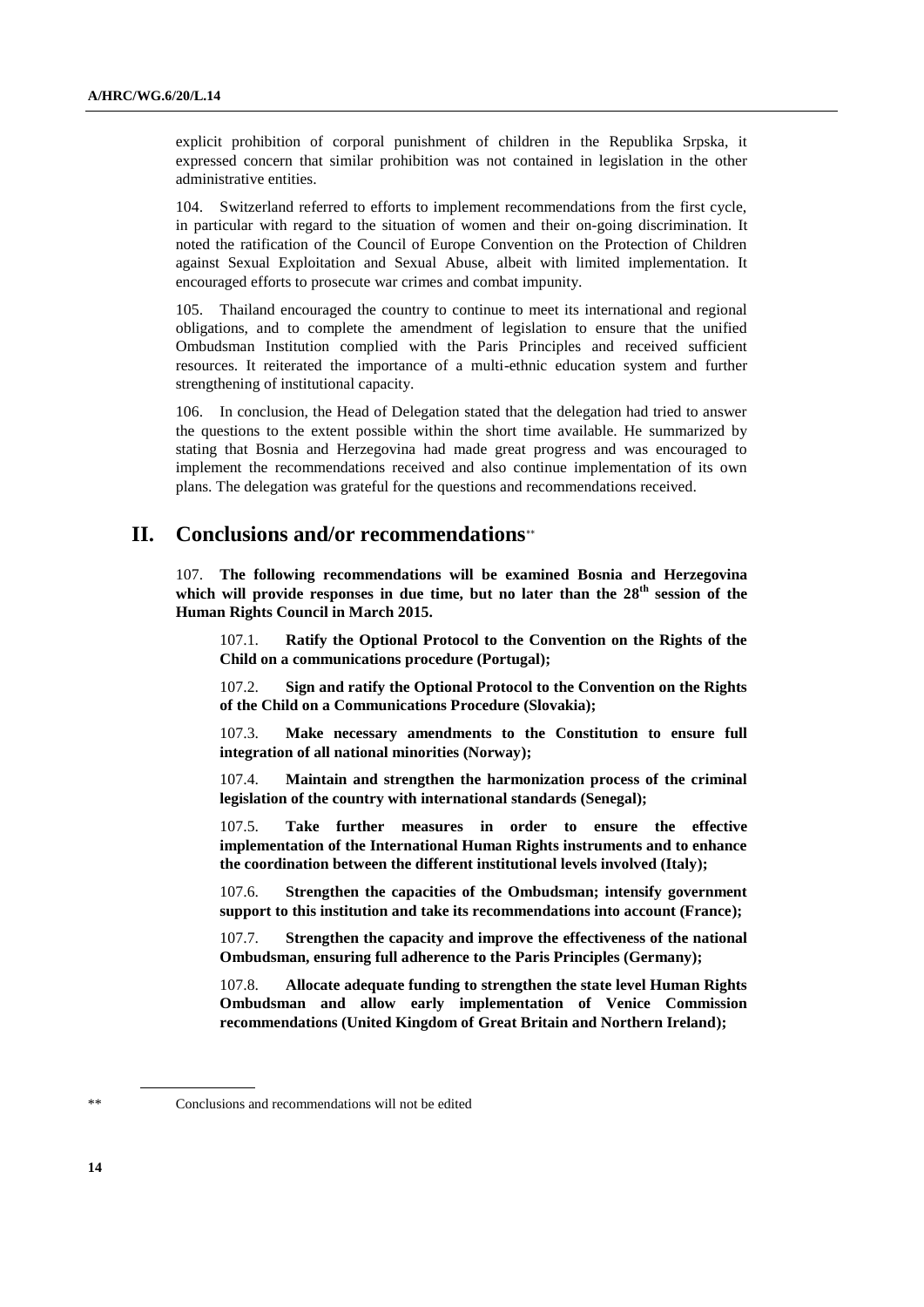107.9. **Provide the Ombudsman with the necessary financial resources, with a view to preserve its "A" status of accreditation (Morocco);** 

107.10. **Provide budgetary and legal support to the Ombudsman for Human Rights in order to ensure its effectiveness and institutional independence (Poland);** 

107.11. **Enhance the independence of the Ombudsman, in accordance with the Paris Principles, ensuring adequate funding for its proper functioning (Portugal);** 

107.12. **Provide the Ombudsman Institution with adequate financial and human resources so that it can fulfil its mandate effectively (Slovakia);** 

**Expedite the establishment of its National Preventive Mechanism, in accordance with its obligations under the OPCAT (the former Yugoslav Republic of Macedonia);** 

107.14. **Create a national mechanism to prevent torture in conformity with the OPCAT (France);**

107.15. **Act on its previous commitment and establish a national preventative mechanism as defined under OPCAT and ensure the allocation of adequate resources for its functioning (Hungary);** 

107.16. **Adopt a comprehensive National Plan for Human Rights as a comprehensive document that includes effective measures for all human rights issues (Croatia);** 

107.17. **Develop and implement a national action plan for human rights in order to framework a systematic approach to the promotion and protection of human rights (Indonesia);** 

107.18. **Continue with further efforts to guarantee children's rights, particularly in the field of social protection and education (Viet Nam);** 

107.19. **After the implementation of the Action Plan for Children in Bosnia and Herzegovina for the period of 2002-2010, continue developing programmes for the protection of children, particularly on the fight against child exploitation for begging, their possible recruitment and use in armed conflicts, the protection in judicial processes, as well as their separation from adults in places of detention (Chile);** 

107.20. **Further strengthen the rule of law and institutions to enforce social cohesion, tolerance and equality in order to comprehensively guarantee human rights for her people, in particular the vulnerable groups (Viet Nam);** 

107.21. **Take measures to improve cooperation and coordination of activities among bodies at all levels which have a role to play in the promotion and protection of human rights (Ireland);** 

107.22. **Implement transparent and inclusive mechanisms of public consultations with civil society organizations in all issues mentioned above (ie. gender equality, minority rights, redressing wartime crimes, inclusive quality education for minorities and discrimination of LGBT-persons) (Norway);**

107.23. **Improve the programmes for human rights training, in particular those designed for judges and law enforcement agents (Algeria);**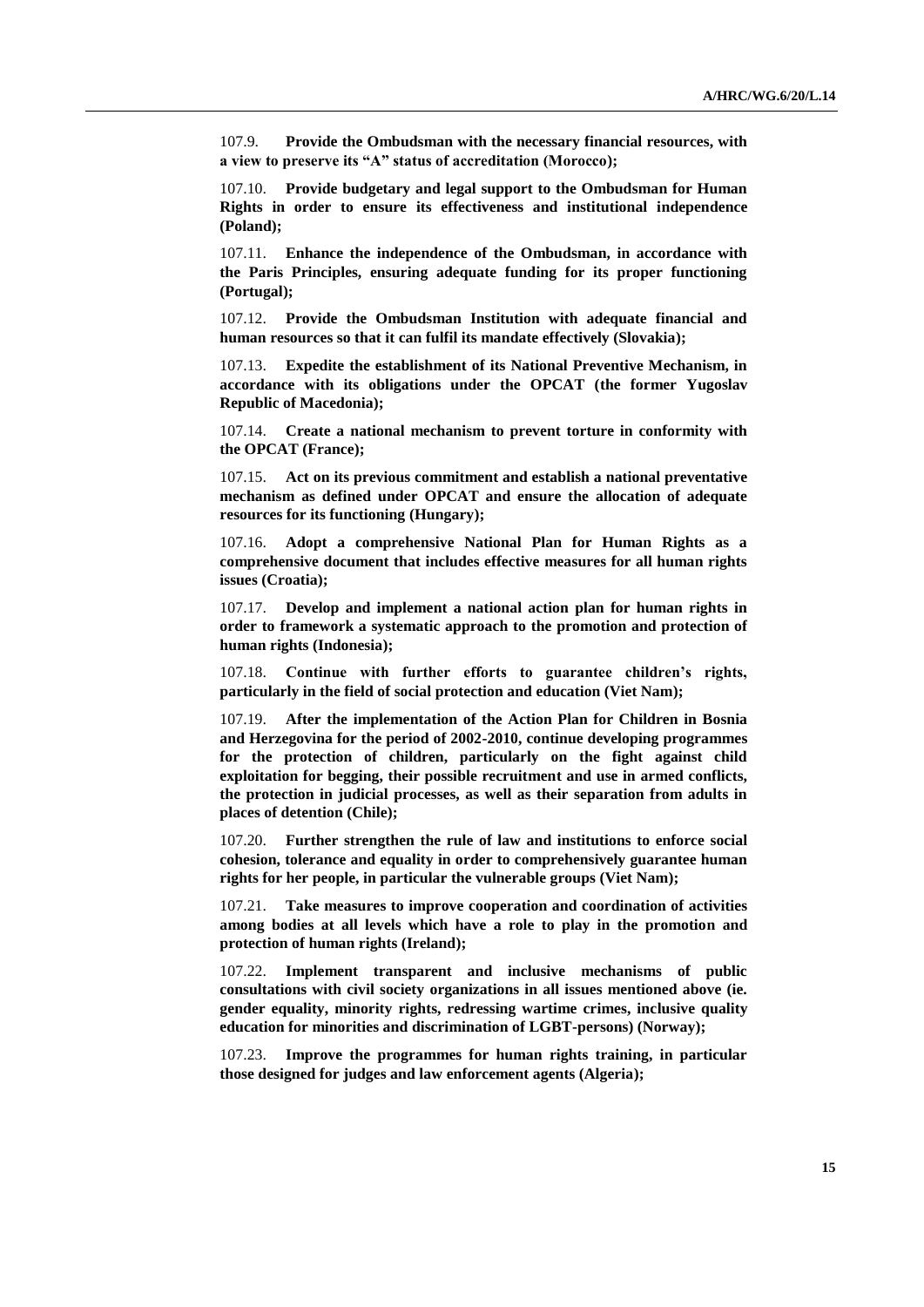107.24. **Develop a national plan to combat discrimination including through trainings for law enforcement agents and legal professionals and to raise public awareness campaign (France);**

107.25. **Take all necessary measures to ensure the application of all laws and the training of officials in the Rights of the Child (Libya);**

107.26. **Continue its efforts to promote and protect the rights of vulnerable groups and provide them with more equal opportunities for advancement (China);** 

107.27. **Draft and adopt a country-wide anti-discrimination strategy, in close cooperation with all relevant stakeholders, including with regard to sexual orientation and gender identity, and the Roma community (Germany);** 

107.28. **Harmonize the Law of the Prohibition of Discrimination with the laws and provisions at entity, district and municipal levels and to increase general awareness of the law (Estonia);** 

107.29. **Bring all the national legislation into conformity with the 2009 antidiscrimination law (France);**

107.30. **Implement the Anti-Discrimination Law by adopting an antidiscrimination strategy and action plan (Serbia);** 

107.31. **Further efforts to foster intercultural dialogue, tolerance and understanding among the different communities and groups living in Bosnia and Herzegovina (Italy);** 

107.32. **Ensure the effective implementation of the Convention on the Elimination of All Forms of Discrimination Against Women and actively promote gender equality (Switzerland);** 

107.33. **Fully implement without further delay the provisions on the Law on Gender Equality and include the prohibition of discrimination against women into the new constitution (Austria);** 

107.34. **Implement the Law on Gender Equality and Gender Action Plan as well as ensuring their adequate resourcing (Lithuania);** 

107.35. **Continue increasing concrete measures within the framework of the 2011-2015 Strategy and its Plan of Action, for the promotion and protection of gender equality and women's rights (Venezuela (Bolivarian Republic of));** 

107.36. **Allocate adequate resources for the full effectiveness of the Gender Plan of Action (2013-2017) (Spain);** 

107.37. **Implement measures that ensure equality of rights and nondiscrimination, especially on the grounds of gender, sexual orientation or gender identity (Uruguay);** 

107.38. **Strengthen actions to ensure the effective implementation of legislation for the protection against all forms of racial or ethnic discrimination, with a particular consideration to the creation of oversight mechanisms (Argentina);** 

107.39. **Establish and strengthen programmes for combating prejudice and of mechanisms for monitoring acts of ethnic-based discrimination and violence (Iceland);**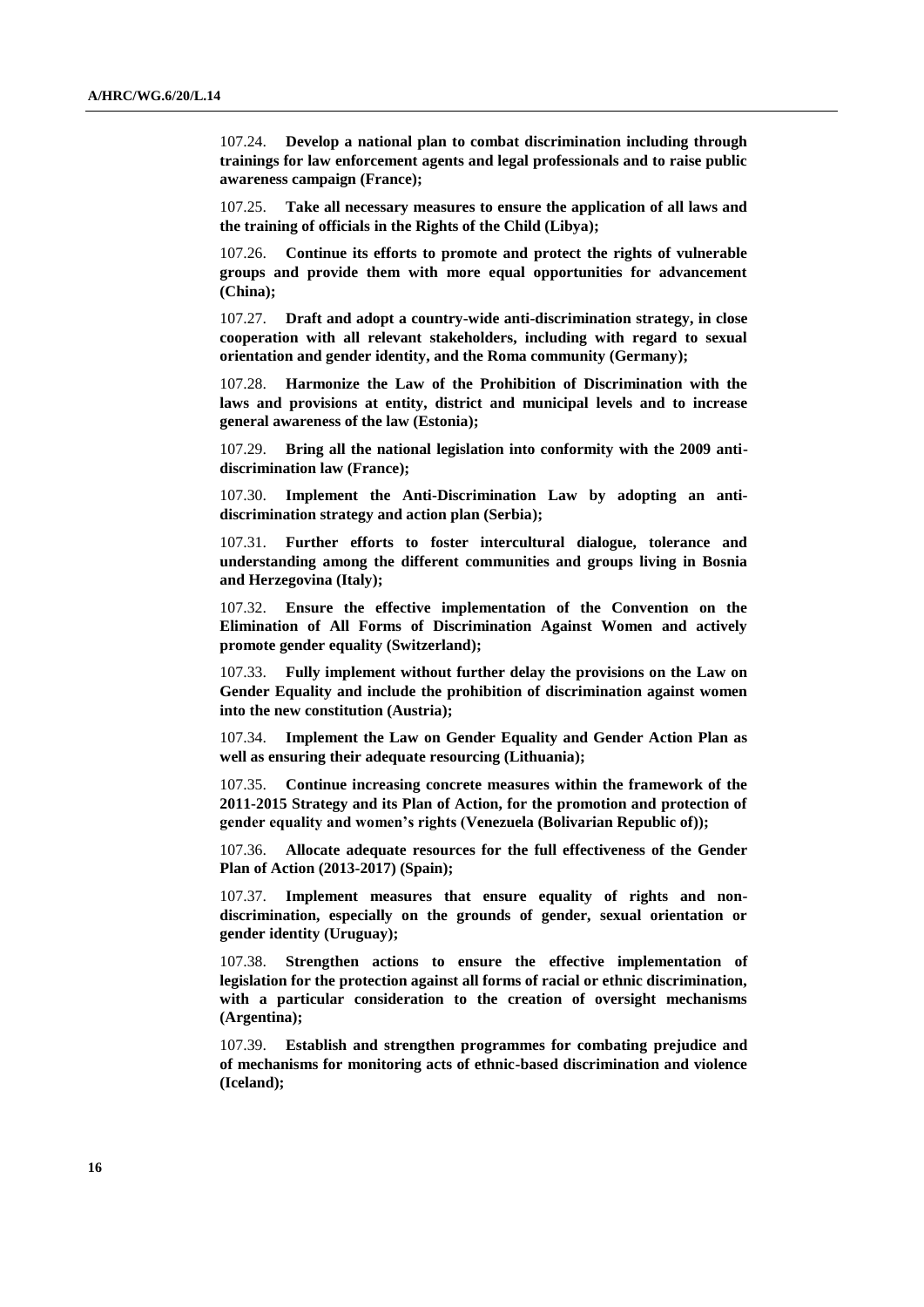107.40. **Establish programmes for combatting prejudice against ethnic minorities (Poland);** 

107.41. **Enact legislation and norms prohibiting the creation of associations that promote and disseminate hate speech and racism, consistent with appropriate international instruments (Chile);** 

107.42. **Combat hate speech and hate crime, including in the political sphere, and, to this end, collect and evaluate hate speech and hate crime data, and promote inter-ethnic and inter-religious tolerance, in particular in the education system (Czech Republic);** 

107.43. **Redouble its efforts to combat public manifestation of hate speech and intolerance (Indonesia);** 

107.44. **Strengthen legislation to combat incitement to hate and discrimination on the grounds of ethnicity, culture, religion or nationality, particularly when it comes in political statements or from public officials (Mexico);** 

107.45. **Investigate and prosecute incidents of hate speech (Sierra Leone);** 

107.46. **Reform laws that contain discriminatory provisions, in particular against Roma people (Iran (Islamic Republic of));** 

107.47. **Reinforce measures aimed at combating ethnic, racial and genderbased discrimination. Bearing in mind that Bosnia and Herzegovina is currently holding the Chairmanship of the Decade for Roma Inclusion, undertake more measures to promote the inclusion of the persons belonging to the Roma minority during the tenure of this initiative (Romania);** 

107.48. **Continue its efforts to combat all forms of discrimination and religious fanaticism (Kuwait);**

107.49. **Step up measures to establish trust between religious communities within the country (Algeria);** 

107.50. **Take measures to effectively combat against discrimination based on sexual orientation or gender identity (France);** 

107.51. **Build upon developments in Sarajevo Canton Police regarding training, coordination and awareness raising in tackling discrimination of LGBT-persons and implement these practices throughout the judiciary and the police (Norway);** 

107.52. **Develop a communication strategy to raise awareness of society to difficulties faced by groups of LGBTI persons and to foster an environment of tolerance (Spain);** 

107.53. **Publicly and unequivocally condemn any attack, verbal or physical, against LGBT groups and bring those responsible to justice (Sweden);** 

107.54. **Proceed with the adaptation of legislation in all its national territory in conformity with the provisions of the Second Optional Protocol to ICCPR, signed and ratified by the country (Spain);** 

107.55. **Abolish the death penalty in Republika Srpska (France);** 

107.56. **Repeal the death penalty provision in the Constitution of Republika Srpska, so that the existing moratorium gives way to the full abolition of the death penalty (Italy);**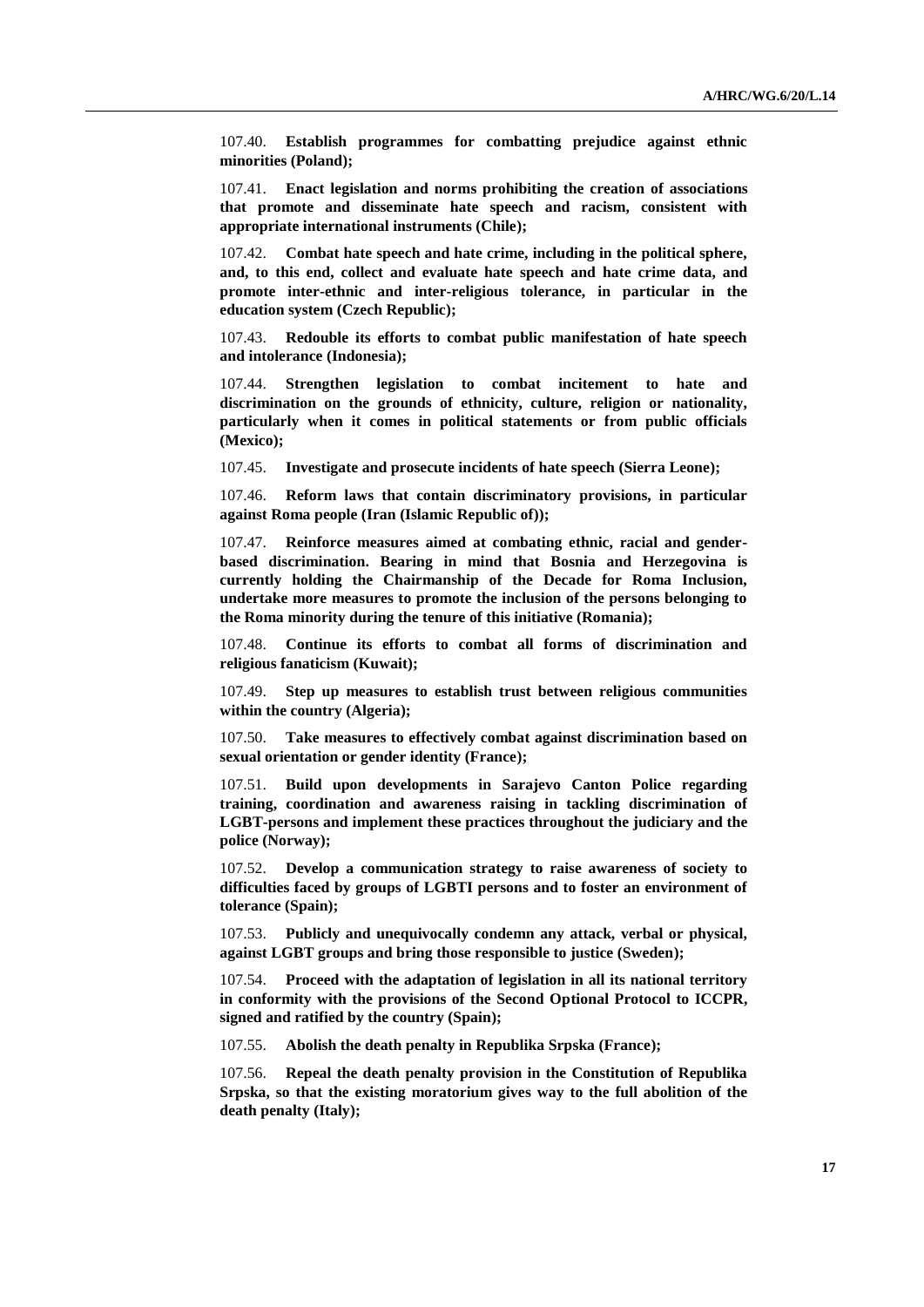107.57. **Provide training to police officers about unacceptable conduct and adequately punish all cases of ill-treatment (United States of America);** 

107.58. **Harmonize domestic legislation with international standards in relation to crimes of sexual violence during armed conflicts, continuing with the investigations and ensuring the protection of witnesses and victims of these crimes (Uruguay);** 

107.59. **Bring its legislation into line with the international standards related to prosecution of war crimes of sexual violence (Finland);**

107.60. **Expedite the adoption of laws and programmes designed to ensure effective access to justice for all victims of wartime sexual violence, including adequate reparation (Iceland);** 

107.61. **Thoroughly investigate acts of sexual violence committed during the conflict, with a view to holding perpetrators to account, ensure reparation and full reintegration into society of victims of wartime rape and other sexual violence, and take action to counter any manifestations of stigma and exclusion directed against them (Ireland);** 

107.62. **The judiciary and other relevant authorities to provide justice, reparation and rehabilitation to the victims of wartime rape and sexual violence (Norway);** 

107.63. **Amend the Criminal Code in order to ensure that the definition of war crimes of sexual violence is in accordance with international standards and to implement the National War Crimes Strategy (Lithuania);** 

107.64. **Ensure adequate trained prosecutors, judges and staff in the justice systems of the Federation and of Republika Srpska, in order to make timely and efficient progress on war crime cases, including the sensitive handling of those dealing with sexual violence (United Kingdom of Great Britain and Northern Ireland);** 

107.65. **Implement the recommendations of the Committee on the Elimination of Discrimination Against Women, establishing a monitoring system and implementing legislation to combat domestic violence and other forms of violence against women (Uruguay);** 

107.66. **Take measures to monitor the implementation of measures aimed at protecting victims of domestic violence (Bahrain);**

107.67. **Continue strengthening legislation aimed at protecting victims of domestic violence (Latvia);** 

107.68. **Continue its positive measures in combatting domestic violence, including by ensuring effective investigation of domestic violence cases, bringing the perpetrators to justice and providing victims with the necessary assistance and protection (Malaysia);** 

107.69. **Further ensure, on its territory, harmonized legislation on domestic violence and continue strengthening the referral mechanisms in order to provide protection to victims of domestic violence (Republic of Moldova);** 

107.70. **Implement measures to reduce and eliminate child, early and forced marriage, including by addressing factors leading to high school drop-out rates among Roma children (Canada);**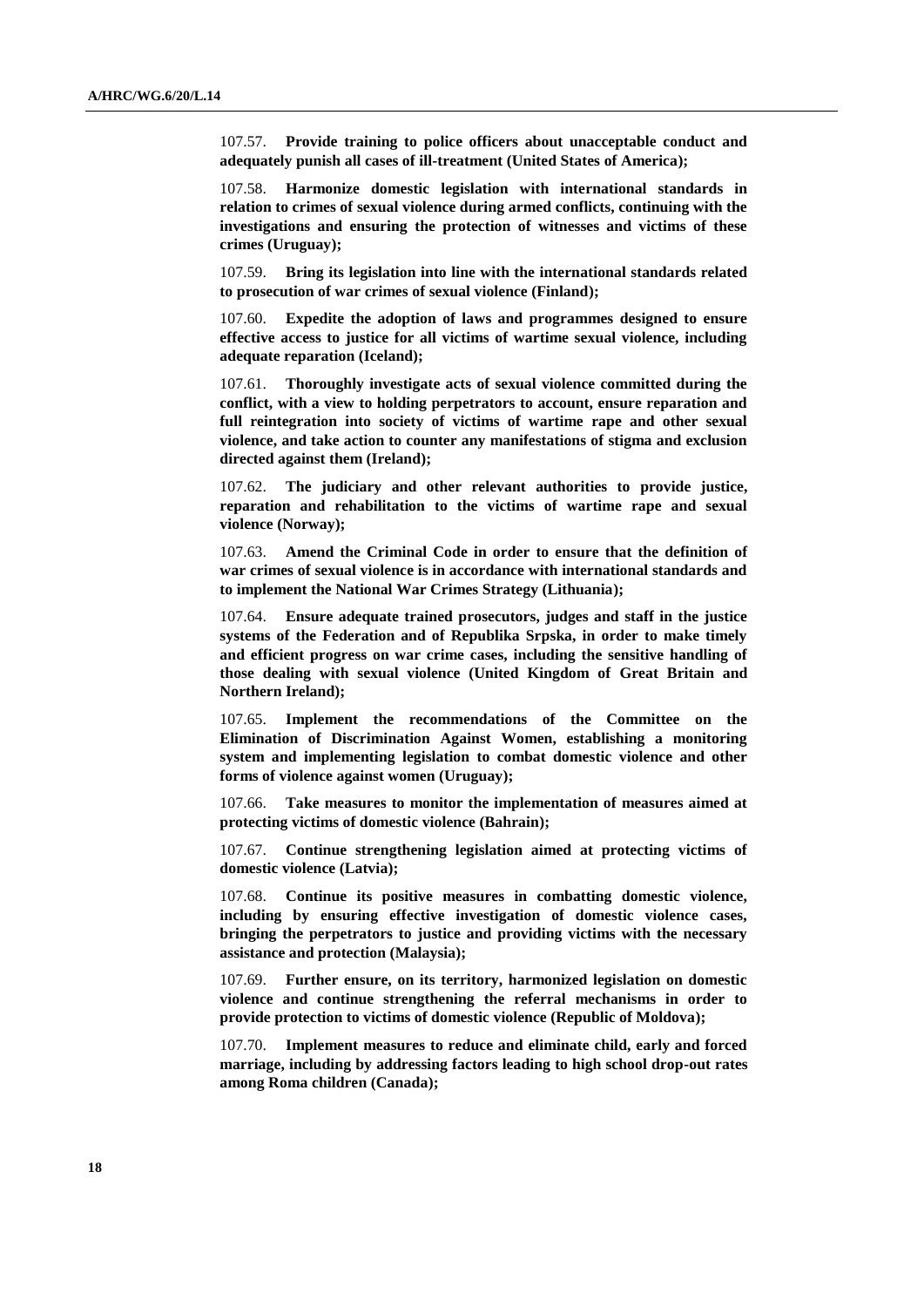107.71. **Step up its efforts to address the prevalence of violence against women by adopting a strategy for the implementation of the Council of Europe's convention on preventing and combating violence against women and domestic violence (Hungary);** 

107.72. **Revise and harmonise legislation on sexual and domestic violence with a view to penalising all acts of violence committed against women (Sierra Leone);** 

107.73. **Continue implementing its development plans, since development is an inalienable right, and support practical efforts to achieve development and to strengthen institutional capacities focusing on the Government's priorities which are education, social welfare, health services and develop an effective national plan to combat human trafficking in cooperation with neighbouring countries (Saudi Arabia);**

107.74. **Ensure the explicit legal prohibition of corporal punishment of children in all settings (Croatia);**

107.75. **Enact legislation explicitly prohibiting all corporal punishment in all settings, including the home, in the District of Brčko and in the Federation of Bosnia and Herzegovina (Sweden);** 

107.76. **Prosecute the exploitation and trafficking of children, in particular of girls from ethnic minorities forced into early marriage (Sierra Leone);** 

107.77. **Address serious problems associated with pursuing perpetrators of child pornography and other forms of sexual exploitation and sexual abuse of children and providing assistance for and protection of victims and witnesses (Iran (Islamic Republic of));** 

107.78. **Make necessary amendments to the national legislation in order to bring it into line with the international obligations and commitments for the protection of children and in particular for their protection against sexual abuses, as well as against trafficking of persons (Switzerland);** 

107.79. **Raise public awareness of the Council of Europe Convention on the Protection of Children against Sexual Exploitation and Sexual Abuse (Lithuania);** 

107.80. **Create a national system for information management to collect data on human trafficking, including human traffickers and identified victims (Turkey);** 

107.81. **Amend laws to explicitly prohibit all forms of human trafficking, with specific focus on child labour and forced begging (United States of America);** 

107.82. **Strengthen the work on the fight against trafficking of persons (Uruguay);**

107.83. **Continue efforts to combat the trafficking of persons, in particular of women and children, with prosecution of perpetrators (Costa Rica);** 

107.84. **Maintain its efforts in the area of combating trafficking in persons, especially women and children, including through a victim-oriented approach and an enhanced level of international and regional cooperation (Egypt);**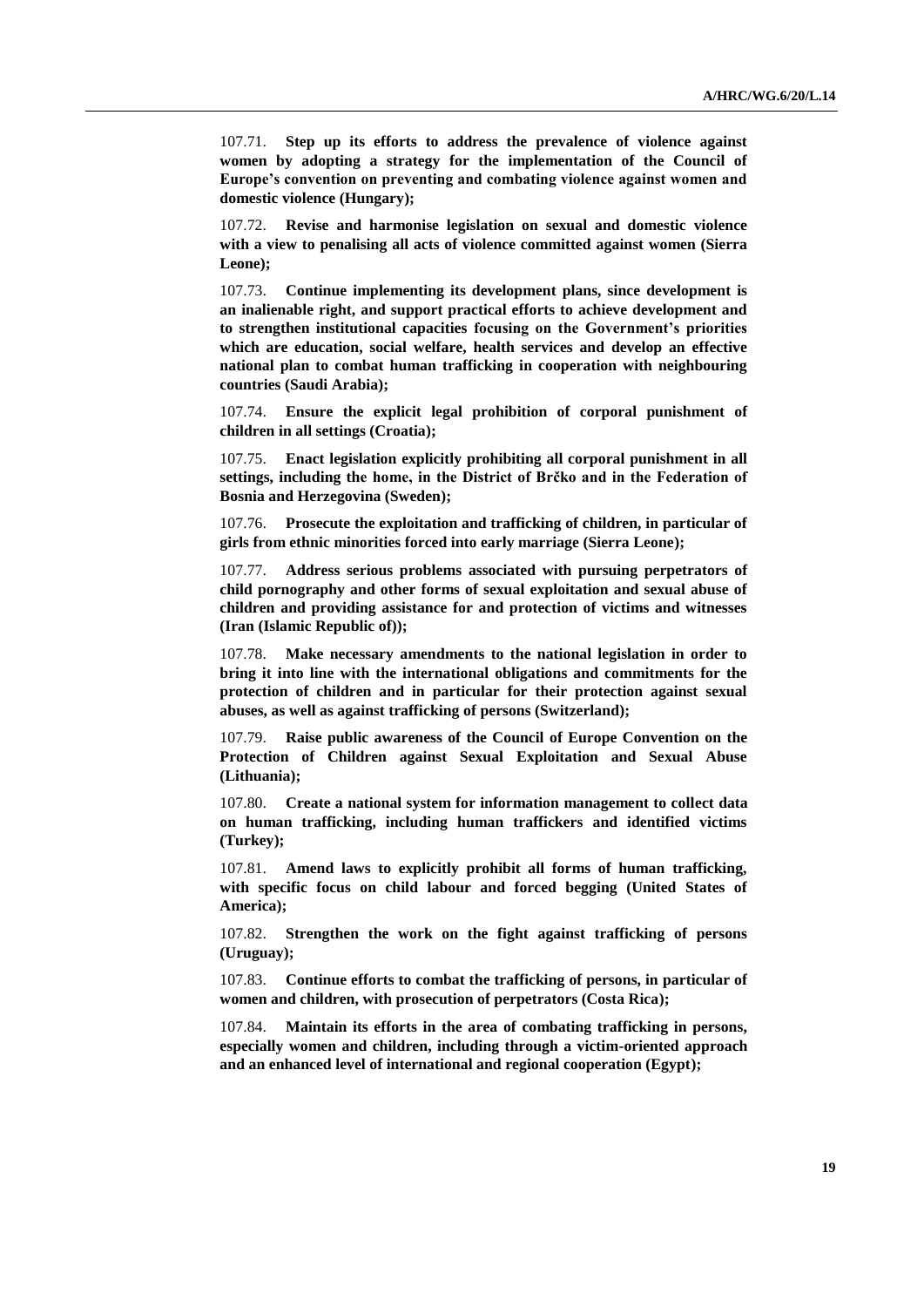107.85. **Enhance to establish and regularly update a country-wide database of human trafficking and to enhance the support and assistance offered to the victims of trafficking (Italy);** 

107.86. **Strengthen efforts aimed at combating and punishing the trafficking in persons, particularly of children and women, for labour and sexual exploitation (Mexico);** 

107.87. **Continue efforts to implement the existing strategies and action plans to combat trafficking in human beings and to establish channels and mechanisms for international cooperation in this field (Qatar);**

107.88. **Implement the 2011-2014 Action Plan for Children and the Strategy for Combating Violence against Children 2012-2015, provide sufficient resources for the Strategy, enact a comprehensive national law on the rights of the child, ensure effective means of reporting violence against children and provide material and psychological assistance to victims of such violence (Saudi Arabia);**

107.89. **Adopt measures to address the problems of exploitation and domestic trafficking of children and ensure that all cases of trafficking are subject to proper investigation (Portugal);**

107.90. **Ensure the effective implementation of existing legislation including the provision of protection and the assistance to victims and timely prosecution and punishment of traffickers (Iceland);** 

107.91. **Take further steps to improve the enforcement of anti-trafficking laws (Iran (Islamic Republic of);** 

107.92. **Provide additional and sustained political and financial support to the justice system, including the Prosecutor's Office (Australia);** 

107.93. **Give priority to the judicial system reform, especially to ensure equal access to justice, expeditious court proceedings and effective enforcement of court decisions, as well as to integrate human rights education into professional training programmes for judges and prosecutors (Thailand);** 

107.94. **Ensure that all the courts and the prosecutors' offices of various entities take adequate measures to support and protect witnesses, in order to avoid that the transfer files to these entities results in impunity, particularly in cases of sexual violence (Belgium);** 

107.95. **The Government of Bosnia and Herzegovina restrict the transfer of jurisdictions to the two entities, thus preventing further fragmentation of the judiciary in Bosnia and Herzegovina (Netherlands);** 

107.96. **Eliminate from legislation the concept of preventive detention on the grounds of threats to public security or property and ensure due process in all detentions (Mexico);** 

107.97. **Adopt a law on reparation and compensation for victims of torture during the war (France);**

107.98. **Continue efforts to fight impunity for serious violations of human rights committed during the armed conflict (Argentina);** 

107.99. **Modify the criminal codes with a view to harmonize them and to bring them in conformity with international criminal law obligations and**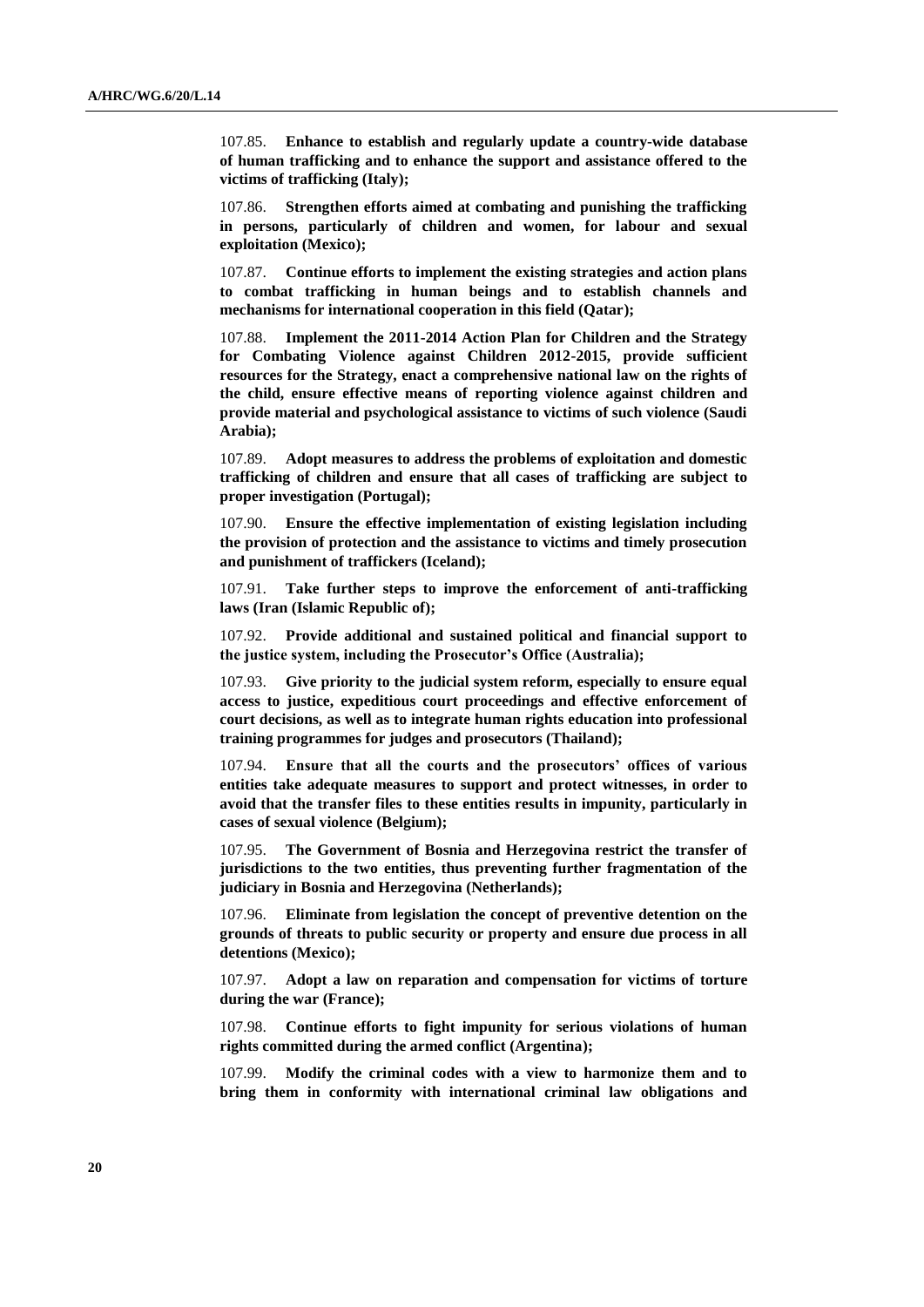**commitments in the sphere of proceedings against perpetrators of international crimes, in particular war crimes involving sexual violence (Switzerland);** 

107.100. **Harmonize the penal code applied in cases of war crimes, in addition to the review of verdicts where appropriate. In addition, it is necessary to define adequately the condition of victims of war and to provide necessary reparation (Chile);** 

107.101. **Continue aligning the juvenile justice system with international standards (Latvia);** 

107.102. **Continue implementing the plan to fight corruption (Bahrain);**

107.103. **Continue strengthening anti-corruption policies ensure wider access to justice to every citizen, including through the provision of free legal assistance to the most vulnerable groups (Italy);** 

107.104. **Set up clear regulatory frameworks for the activities of the security companies in order to ensure the legal accountability of them regarding human rights abuses (Iran (Islamic Republic of);** 

107.105. **Provide in accordance with its obligations under international human rights law the effective protection for the family as the fundamental and natural unit of society (Egypt);** 

107.106. **Ensure that all children born in the country, who have not been registered, are provided with birth certificates and personal documents (Czech Republic);** 

107.107. **Ensure that all children are registered at birth and to provide unregistered children with personal documents (Estonia);** 

107.108. **Take further steps to ensure registration of all births and provide identity documents to all persons whose birth was not registered (Romania);** 

107.109. **Consider stepping up efforts to achieve free and universal birth registration by, among other measures, harmonizing state and local Government entities' legislation pertaining to civil registration and eliminating remaining obstacles that prevent Roma women from registering births and obtaining birth certificates for their children (Philippines);** 

107.110. **Develop and encourage tolerance between religious groups and fully guarantee the right to freedom of conscience and religion (Russian Federation);** 

107.111. **Take the necessary measures to guarantee, in all circumstances, the full respect of the freedom of expression and the freedom of the press (France);** 

107.112. **Take steps to further ensure freedom of speech and freedom of access to information both online and offline (Latvia);** 

107.113. **Take immediate steps to ensure that allegations of threats and intimidation against journalists and the media are fully investigated (Australia);** 

107.114. **Ensure the protection of journalists, media personnel, and human rights defenders against any attacks, investigate and prosecute such attacks and bring those responsible to justice (Estonia);** 

107.115. **Combat intimidation and pressure practices against journalists and human rights defenders (France);**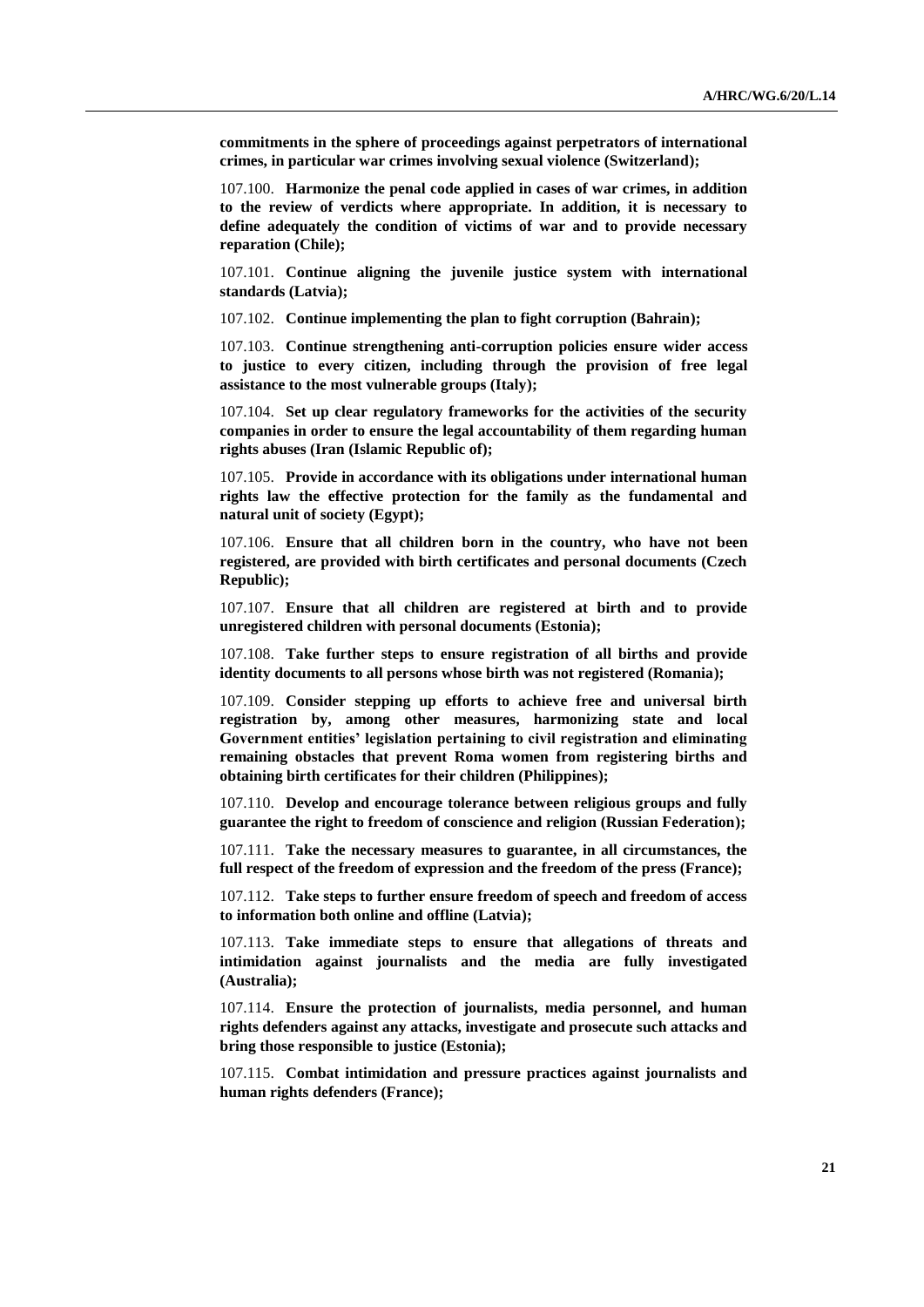107.116. **Publicly condemn any attack or intimidation of journalists and human rights defenders, investigate such acts and bring perpetrators to justice (Lithuania);** 

107.117. **Use international good practices as specific benchmarks for progress to improve the situation of the media community, as proposed by the OSCE media freedom representative Dunja Mijatović (Lithuania);** 

107.118. **Protect the freedom of assembly and hold accountable any police officers involved<sup>1</sup> (Lithuania);** 

107.119. **Make the necessary constitutional changes to end discrimination against minorities in exercising their right to full political participation (Australia);** 

107.120. **Review national legislation in order to ensure equal political participation for ethnic and religious minorities (Brazil);** 

107.121. **Step up efforts to achieve an effective participation of minorities in political life (Costa Rica);** 

107.122. **The new Government, once formed, ensures equal rights to all citizens, enabling political representation in a way that would reflect the multiethnic richness of the country (Slovenia);** 

107.123. **The Government of Bosnia and Herzegovina, as well as to the entity governments, join forces and amend the Constitution in order to ensure full political participation of all citizens at all levels of governance, regardless of their national and ethnic origin and take further steps towards the implementation of the Sejdić and Finci decision of the European Court for Human Rights including by establishing an implementation timeline (Czech Republic);** 

107.124. **Bring the Constitution into line with the Sejdić v. Finci decision of the European Court of Human Rights (France);** 

107.125. **Amend the national Constitution and the Electoral Law and to bring them in line with the Sejdić and Finci European Court for Human Rights ruling (Germany);** 

107.126. **The Government of Bosnia and Herzegovina amend its Constitution and the Election law to remove discrimination on the basis of ethnicity in politics, in line with the European Court of Human Rights judgments in both Sejdić and Finci v. Bosnia and Herzegovina and Azra Zornić v. Bosnia and Herzegovina (Netherlands);** 

107.127. **Implement the European Court of Human Rights judgement in the case of Sejdić-Finci (Romania);** 

107.128. **Take all necessary measures to remove discriminatory provisions from the Constitution and the electoral law in line with the European Court of Human Rights judgment (Austria);** 

107.129. **Amend without delay the Constitution with a view to the elimination of discrimination on the basis of ethnicity in the public political life and access** 

<sup>&</sup>lt;sup>1</sup> The recommendation read in the meeting was "[p]rotect the freedom of assembly and hold accountable any police officers"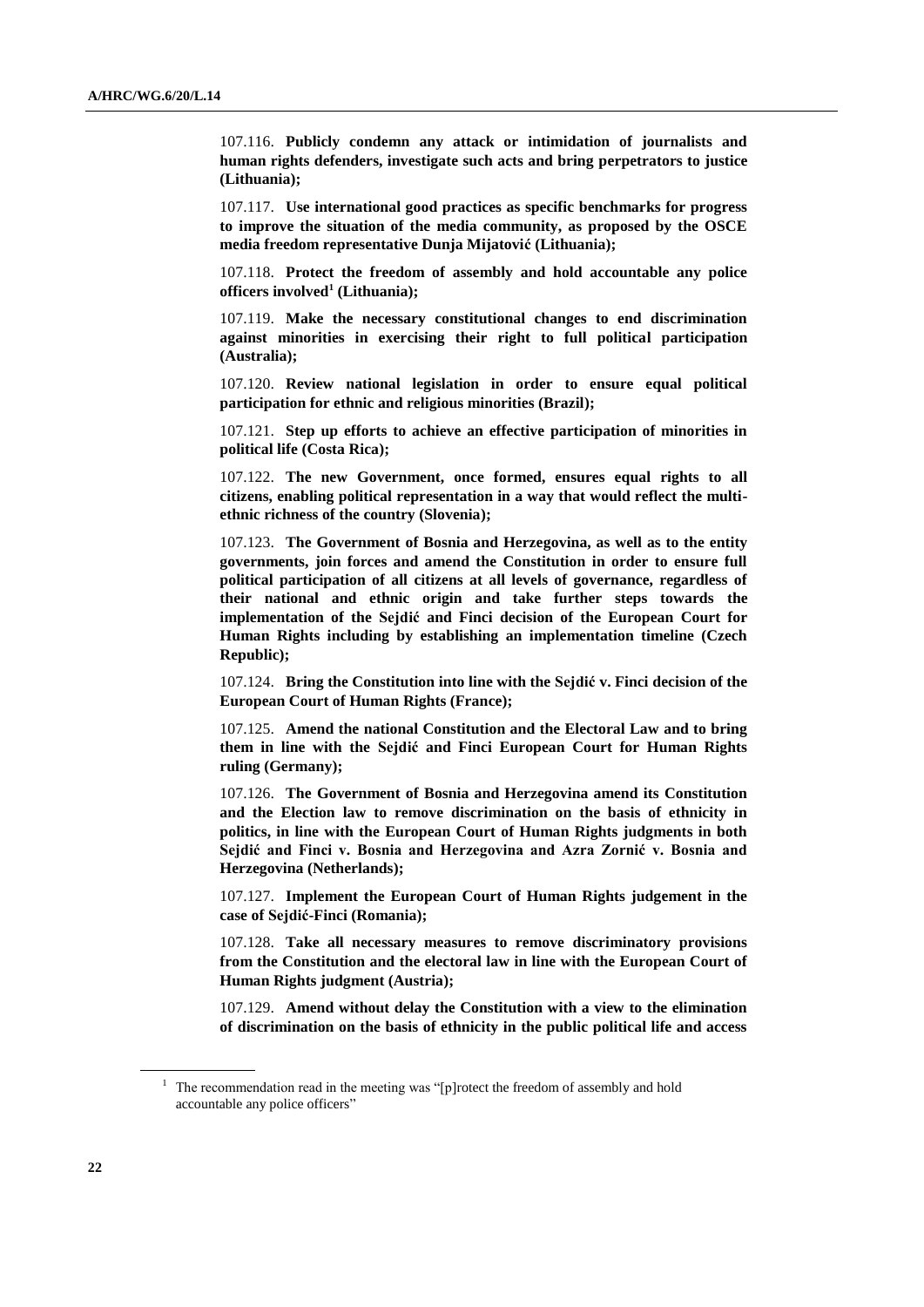**to public service jobs in conformity with the judgment of the European Court of Human Rights (Belgium);** 

107.130. **Take all necessary measures to raise the level of involvement of women in public and political life according to the quota stated in the relevant laws (Turkey);** 

107.131. **Adopt additional measures to achieve gender equality, in policy formulation and decision making at all levels of government (Bahrain);**

107.132. **Fully ensure gender equality fully in labour recruitment and appointments to political posts (Russian Federation);** 

107.133. **Include affirmative measures for women in employment policies and programs on all governance levels and to ensure women's social protection and access to socio-economic rights (Germany);** 

107.134. **Ensure that all people in Bosnia Herzegovina including returnees, people with disabilities, or Roma have access to public services, including health care and education without discrimination (Belgium);** 

107.135. **Develop as a matter of priority a multi-ethnic, inclusive and nondiscriminatory Common Core Curriculum; with all levels of government ensuring that the content of school textbooks promotes and encourages tolerance among ethnic minority groups (Slovenia);**

107.136. **Strengthen programmes for the promotion of work, food and social assistance aimed at national minorities and other vulnerable sectors of the population, in the fight against poverty and social inequality (Venezuela (Bolivarian Republic of));** 

107.137. **Step-up its measures in combatting poverty, including by providing adequate funds for its social protection system and its national employment strategy to reduce unemployment (Malaysia);** 

107.138. **Provide necessary resources to address extreme poverty and marginalization faced by Roma (Poland);** 

107.139. **All levels of government in Bosnia and Herzegovina consider providing equal access to sexual and reproductive health education and services, including affordable modern methods of contraception (Slovenia);** 

107.140. **End school segregation on the basis of ethnicity, as well as review and revise school curriculums and textbooks with a view to promoting intercultural understanding and appreciation for the history and religion of all ethnic groups and national minorities (Canada);** 

107.141. **The Government of Bosnia and Herzegovina and the cantons introduce a truly inclusive multi-ethnic educational system and launch an efficient coordination mechanism on education (Czech Republic);** 

107.142. **Take measures to make schools more inclusive, without any form of discrimination (Italy);** 

107.143. **Ensure access to joint and inclusive quality education, with special attention towards the Roma minority, persons with disabilities and LGBT issues (Norway);** 

107.144. **Take all necessary measures to put an end to the system known as "two schools under the same roof" and the elimination of the ethnic segregation in the school system (Uruguay);**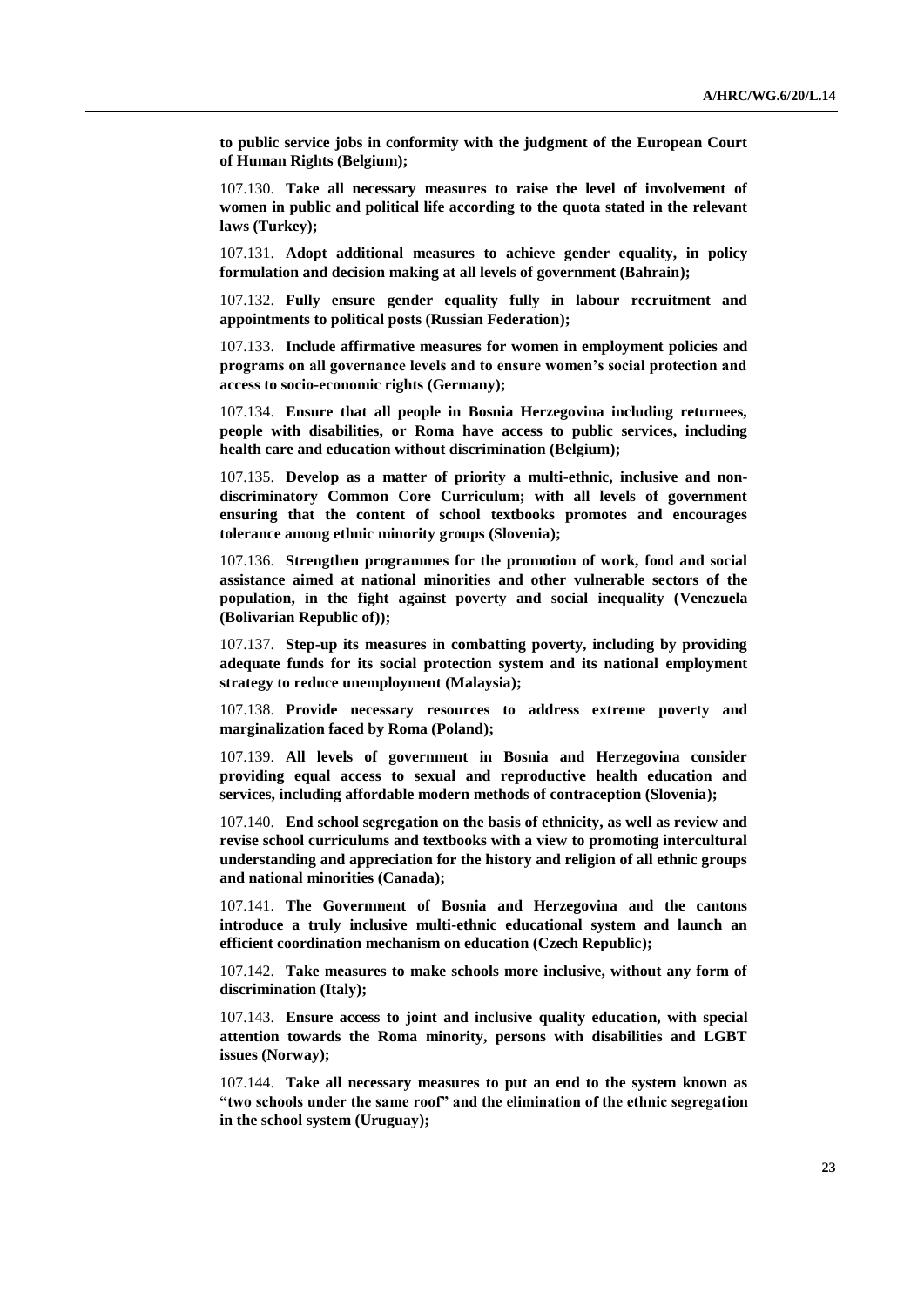107.145. **The Government and local entities expeditiously eliminate segregation and ethnic divisions in schools and promote a multi-ethnic learning environment that will allow students to learn their own languages, cultures, histories and religions (Thailand);** 

107.146. **Continue to raise awareness on the needs of the Roma population, in particular children, and establish an adequate system that provides for their social and educational inclusion, including by allocating sufficient resources (Austria);** 

107.147. **Implement a single harmonized national school core curriculum, agreed upon by the representatives of the country's ethnic groups and national minorities (Canada);** 

107.148. **Bring the state legislation into line with the CRPD (Angola);** 

107.149. **Further improve the social status of persons with disabilities (Afghanistan);** 

107.150. **Harmonise all laws and regulations in order to ensure equal treatment of persons with disabilities throughout the country, and to eliminate differential treatment of persons with disabilities based on a cause of disability (Finland);** 

107.151. **Draft a single National Action Plan on the Rights of Persons with Disabilities, with an associated budget and a clear time-frame for its implementation (Austria);** 

107.152. **Further its efforts in promoting the rights of persons with disability, including through considering a consolidated national action plan and designating an implementation national focal point, and providing the necessary resources to further ensure inclusive education and accessibility for persons with disability (Egypt);** 

107.153. **Step up the process of elaboration of the Action Plan on the implementation of the Convention on the Rights of Persons with Disabilities with clearly defined time-frame (Slovakia);** 

107.154. **Continue consolidating the social protection programs for the application of the Convention on the Rights of Persons with Disabilities (Venezuela (Bolivarian Republic of));** 

107.155. **Adopt a national action plan to promote the rights of persons with disabilities, in line with CRPD, with special attention to the implementation of inclusive education and the promotion of labour market inclusion (Brazil);** 

107.156. **Fully implement the UN Convention on the Rights of Persons with Disabilities and in this regard to designate a focal point as coordination mechanism based on appropriate consultation with DPOs (Germany);** 

107.157. **Strengthen the application in all its territory of the Convention on the Rights of Persons with Disabilities, guaranteeing that the different measures initiated are in line with the approach defined in the Convention (Spain);** 

107.158. **Continue efforts to eliminate all forms of discrimination against persons with disabilities, in line with best practices and international standards (Qatar);**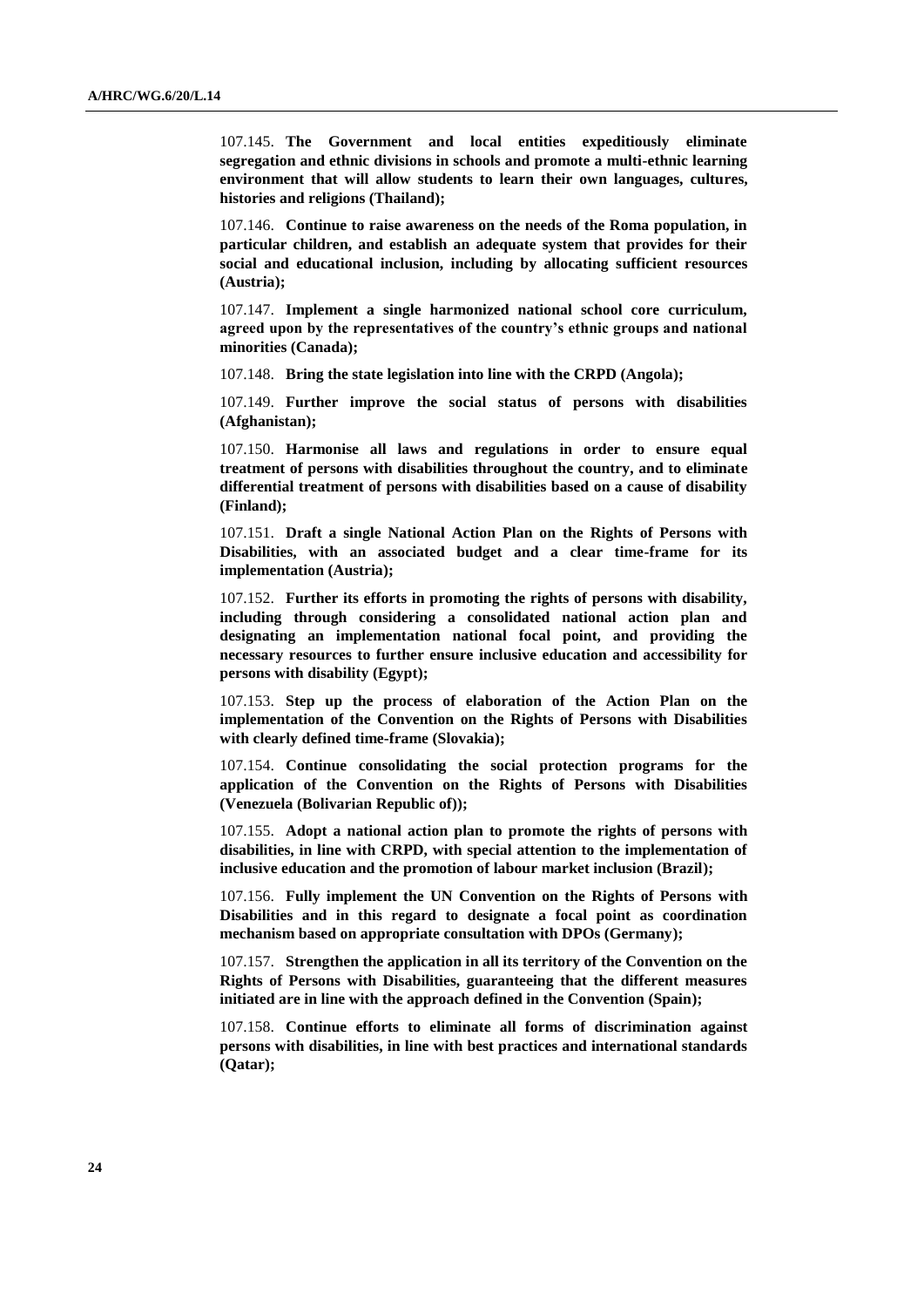107.159. **Continue strengthening education measures and policies for the integration of Roma students in the education system, as well as to strengthen literacy campaigns for the population (Venezuela (Bolivarian Republic of);** 

107.160. **Create effective mechanisms for the social integration of Roma (Russian Federation);** 

107.161. **Continue promoting social inclusion by strengthening the protection of ethnic minorities, in particular the Roma (Senegal);** 

107.162. **Pursue vigorously the Action Plan for the Roma, including ensuring equal treatment and easy access to social services for them (Sierra Leone);** 

107.163. **Ensure the inclusion and consultation of Roma while designing, implementing and evaluating policies, programs or initiatives that might affect their rights (Austria);** 

107.164. **Reinvigorate efforts to fulfil Article VII of the Dayton Accords, guaranteeing refugees the right to return to their homes of origin (United States of America);** 

107.165. **Consistently and rigorously implement the revised Strategy for the Implementation of Annex VII of the Dayton Peace Agreement and to make all efforts to improve the living conditions of internally displaced persons and returnees (Czech Republic);** 

107.166. **Ensure that IDPs and returnees can fully enjoy their rights relating to social protection, health care, education, housing, employment and physical security (Hungary);** 

107.167. **Share the experience of Bosnia and Herzegovina in the field of multiethnic teaching of tolerance in schools (Morocco).**

108. **All conclusions and/or recommendations contained in the present report reflect the position of the submitting State(s) and/or the State under review. They should not be construed as endorsed by the Working Group as a whole.**